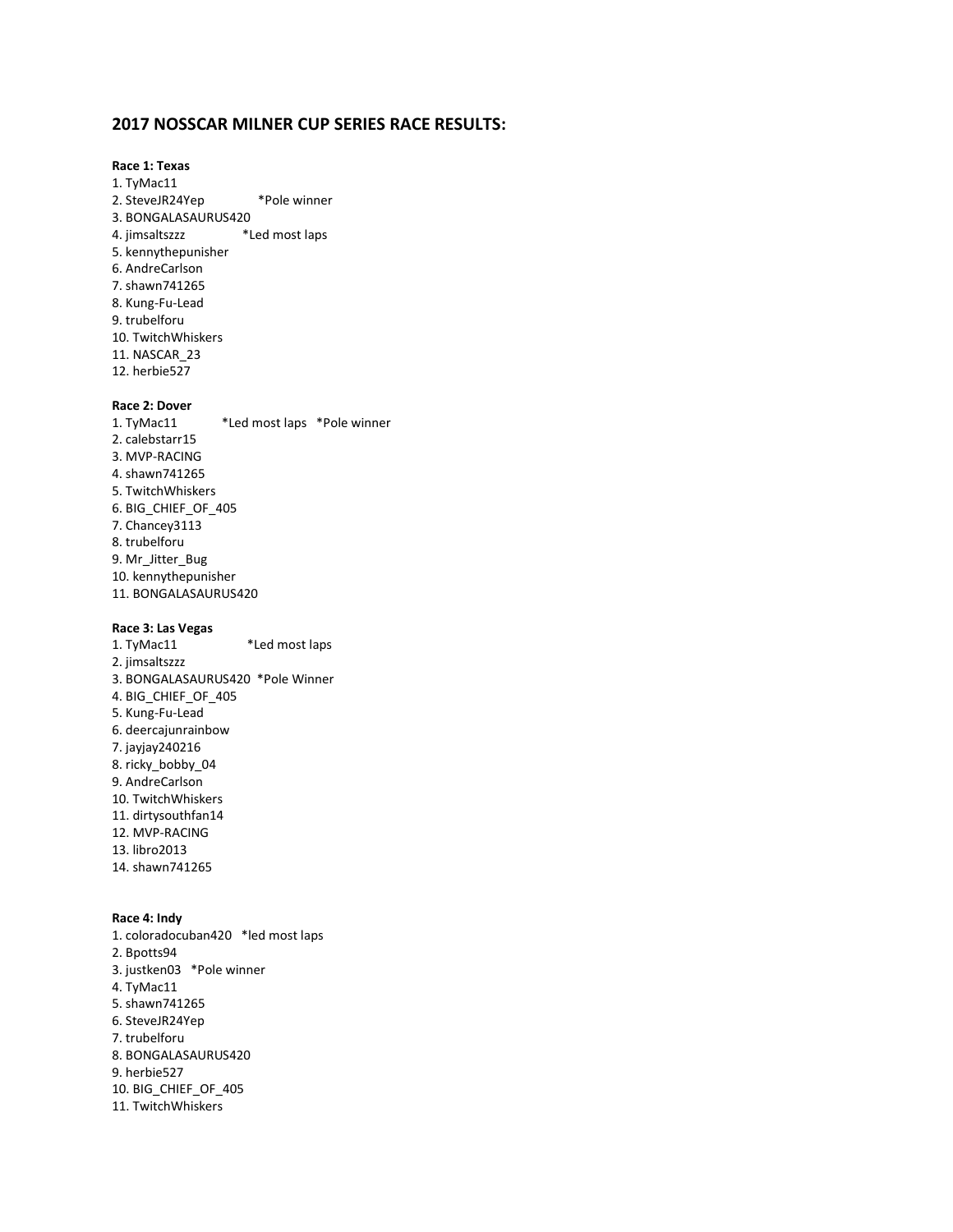12. Kung-Fu-Lead 13. libro2013 14. snowwolf-sniper

#### **Race 5: Watkins Glen**

1. dirtysouthfan14 \*led most laps \*pole winner 2. TyMac11 3. kennythepunisher 4. BONGALASAURUS420 5. BIG\_CHIEF\_OF\_405 6. AndreCarlson 7. TwitchWhiskers 8. herbie527 9. sivad420 10. DNub52 11. trubelforu 12. shawn741265

#### **Race 6: Bristol**

1. dirtysouthfan14 \*led most laps 2. TyMac11 3. BONGALASAURUS420 \*Pole winner 4. AndreCarlson 5. NASCAR\_23 6. TwitchWhiskers 7. BIG\_CHIEF\_OF\_405 8. trubelforu 9. libro2013 10. shawn741265

#### **Race 7: Las Vegas (2)**

1. justken03 2. TyMac11 \*led most laps 3. kennythepunisher \*Pole winner 4. BONGALASAURUS420 5. Kung-Fu-Lead 6. shawn741265 7. AndreCarlson 8. TwitchWhiskers 9. sivad420 10. MVP-RACING 11. herbie527 12. Drifty-xX2SikkXx

#### **Race 8: New Hampshire**

1. TyMac11 \*led most laps \*Pole Winner 2. tonys-KD-1-0 3. NASCAR\_23 4. ManCaveRacing 5. TwitchWhiskers 6. Irish\_Minor 7. kknd\_cliffprice 8. deercajunrainbow 9. BONGALASAURUS420 10. shawn741265 11. trubelforu 12. justken03 13. Drifty-xX2SikkXx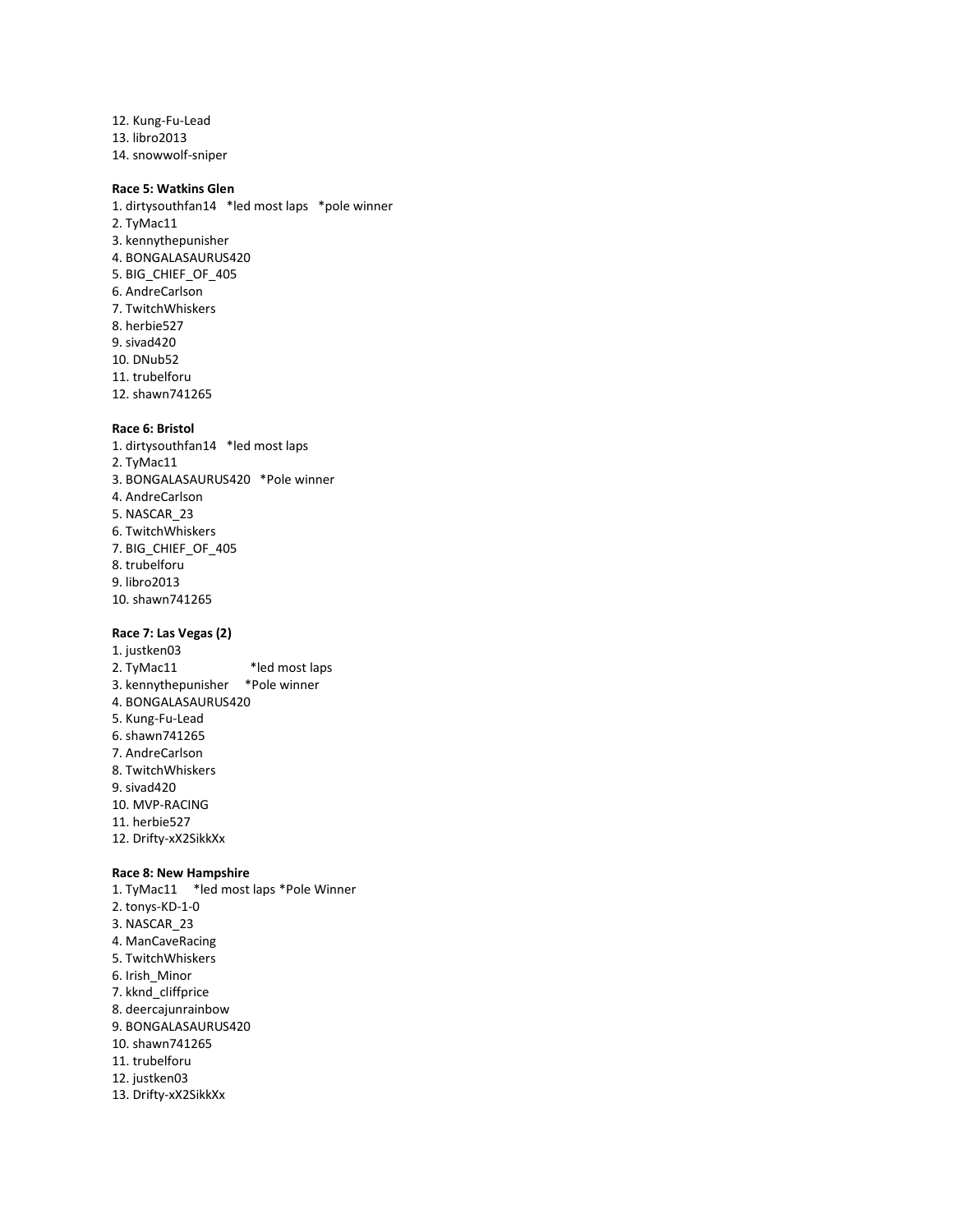| Race 9: Kentucky             |                |
|------------------------------|----------------|
| 1. justken03                 | *led most laps |
| 2. twm1987                   |                |
| 3. TyMac11                   |                |
| 4. ellisbk-84                |                |
| 5. trubelforu                |                |
| 6. tylerscott1971            |                |
| 7. Bpotts94                  |                |
| 8. tonys-KD-1-0              |                |
| 9. DU5TY-5T1G                |                |
| 10. NUT-HEAD69               |                |
| 11. shawn741265              |                |
| 12. kind_cliffprice          |                |
| 13. yourdoneson50            |                |
| 14. Mr_Jitter_Bug            | *pole winner   |
| 15. setedward                |                |
| 16. THR HardPickel           |                |
|                              |                |
| <b>Race 10: Martinsville</b> |                |
| 1. TyMac11                   | *led most laps |
| 2. cavalierpickup26          |                |
| 3. BONGALASAURUS420          |                |
| 4. NASCAR_23                 |                |
| 5. humppy1799                |                |
| 6. mason84015                |                |
| 7. rjhaywood96               |                |
| 8. ManCaveRacing             |                |
| 9. justken03                 | *pole winner   |
| 10. piperjade36              |                |
| 11. NASCARGUY3Sr             |                |
| 12. trubelforu               |                |
| 13. shawn741265              |                |
| 14. Drifty-xX2SikkXx         |                |
| 15. Mr_Jitter_Bug            |                |
| 16. callard33                |                |
|                              |                |
| Race 11: Kansas              |                |
| 1. LORDWISE_14               | *led most laps |
| 2. BONGALSAURUS420           | *pole winner   |
| 3. th8gunsling8r2            |                |
| 4.BLAZN RCN 187              |                |
| 5. TyMac11                   |                |
| 6. CharFried                 |                |
| 7. trubelforu                |                |
| 8. Dusty-Possum              |                |
| 9. ManCaveRacing             |                |
| 10. NASCARGUY3Sr             |                |
| 11. TwitchWhiskers           |                |
| 12. NASCAR 23                |                |
| 13. justken03                |                |
| 14. mason84015               |                |
|                              |                |

15. Virus\_Racing

16. shawn741265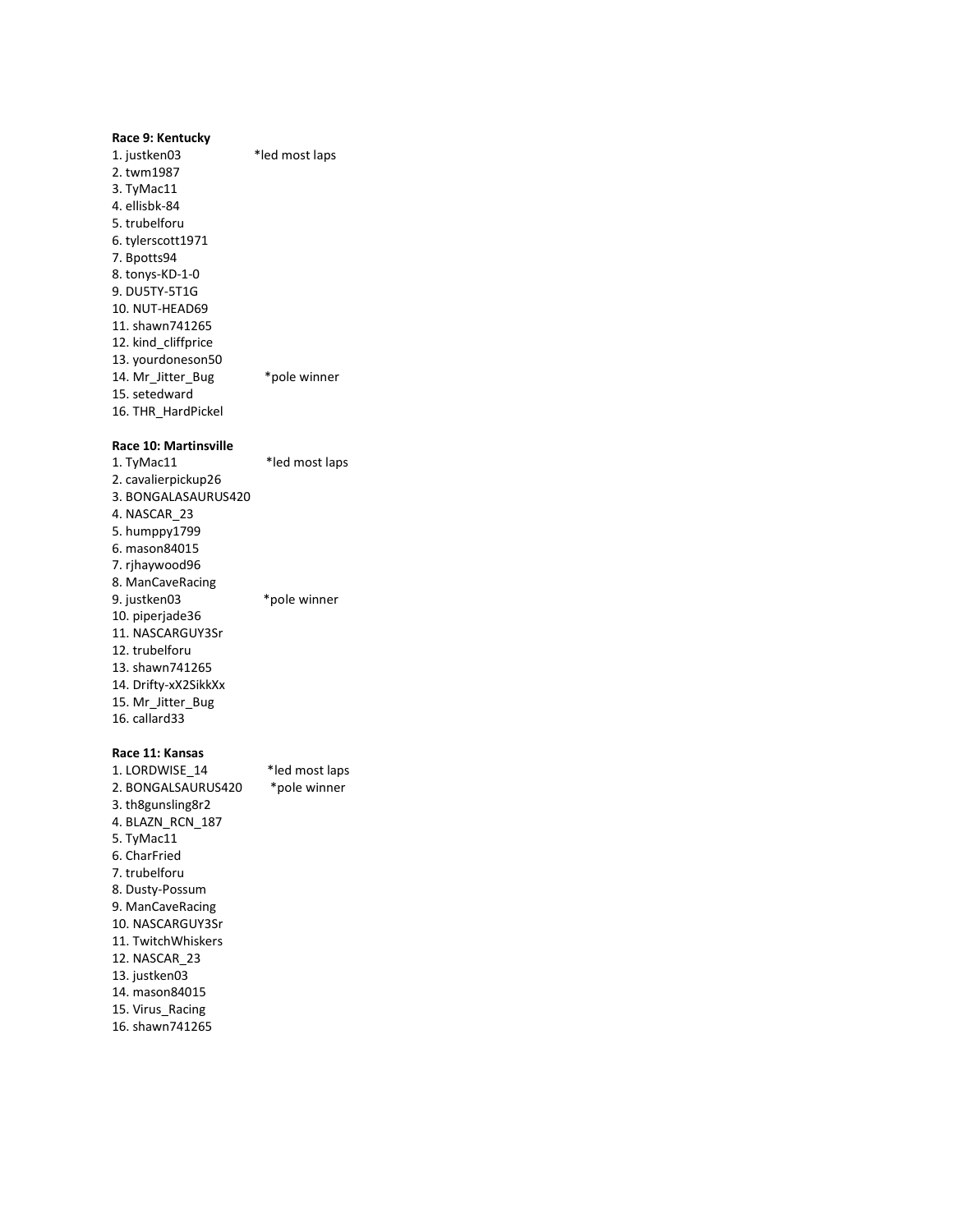#### **Race 12: Talladega**

1. NASCARGUY3Sr 2. rjhaywood96 3. shawn741265 4. justken03 \*Pole Winner 5. TwitchWhiskers 6. TyMac11 7. LORDWISE\_14 8. BONGALASAURUS420 9. THROBBINGVEIN31 \*Most Laps Led 10. tylerscott1971 11. trubelforu 12. libro2013 13. one-eyed-ratt 14. MeanDean69er 15. piperjade36 16. mananger

## **Race 13: Sonoma**

1. J\_Taylor\_388 \*Pole winner \*Led Most Laps 2. cavalierpickup26 3. Mr\_Jitter\_Bug 4. TyMac11 5. THE-PINK-PWNY5 6. rjhaywood96 7. randojj 8. BONGALASAURUS420 9. TwitchWhiskers 10. NASCARGUY3Sr 11. DanielJHarmon 12. THROBBINGVEIN31 13. LORDWISE\_14 14. deercajunrainbow 15. ATM2RACING 16. jr88nascar

#### **Race 14: Charlotte**

1. justken03 2. TyMac11 3. cavalierpickup26 4. piperjade36 5. tylerscott1971 6. J\_Taylor\_388 \*Led most laps 7. MVP-RACING 8. TwitchWhiskers 9. kennythepunisher 10. Larson-ROCKS321 11. NASCARGUY3Sr 12. LORDWISE\_14 13. dextor111 14. one-eyed-ratt 15. BONGALASAURUS420 \*Pole winner 16. JTBABY8842

#### **Race 15: Phoenix**

1. LORDWISE\_14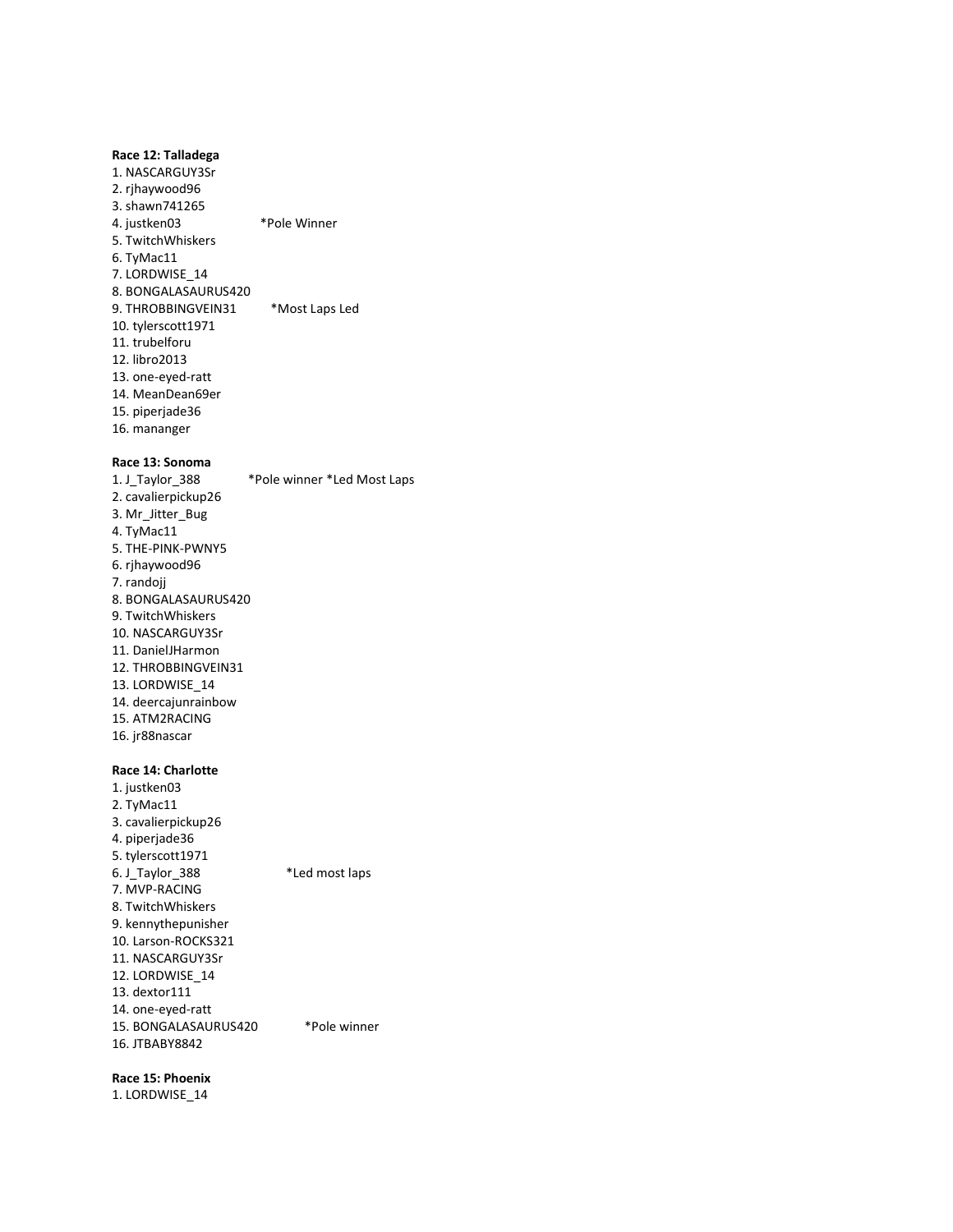2. J\_Taylor\_388 \*Led most laps 3. TyMac11 4. yourdoneson50 5. BONGALASAURUS420 6. Squirrelnuts\_88 7. mananger 8. Larson-ROCKS321 9. trubelforu 10. humppy1899 11. DRIVER881973 12. tylerscott1971 13. NASCARGUY3Sr 14. THR\_HardPickel 15. justken03 16. THROBBINGVEIN31 \*Pole winner **Race 16: Darlington** 1. TyMac11 \*Led most laps 2. Larson-ROCKS321 \*Pole winner 3. BONGALASAURUS420 4. DNub52 5. rjhaywood96 6. mananger 7. humppy1799 8. TwitchWhiskers 9. NASCARGUY3Sr 10. MVP-RACING 11. yourdoneson50 12. JTBABY8842 13. GODPOWE1994R 14. piperjade36 15. J\_Taylor\_388 16. trubelforu **Race 17: Chicagoland** 1. GODPOWE1994R \*Led Most Laps 2. BONGALASAURUS420 3. J\_Taylor\_388 4. DNub52 5. justken03 6. Larson-ROCKS321 7. humppy1799 8. TyMac11 9. mananger 10. trubelforu 11. rjhaywood96 12. shawn741265 13. newWORLDorder125 \*Pole Winner 14. kknd\_cliffprice 15. smokin\_joe63 16. DRIVER881973 --------------------------------- 17. THROBBINGVEIN31 18. snowwolf-sniper 19. tylerscott1971 20. jr88nascar 21. NASCARGUY3Sr 22. MVP-RACING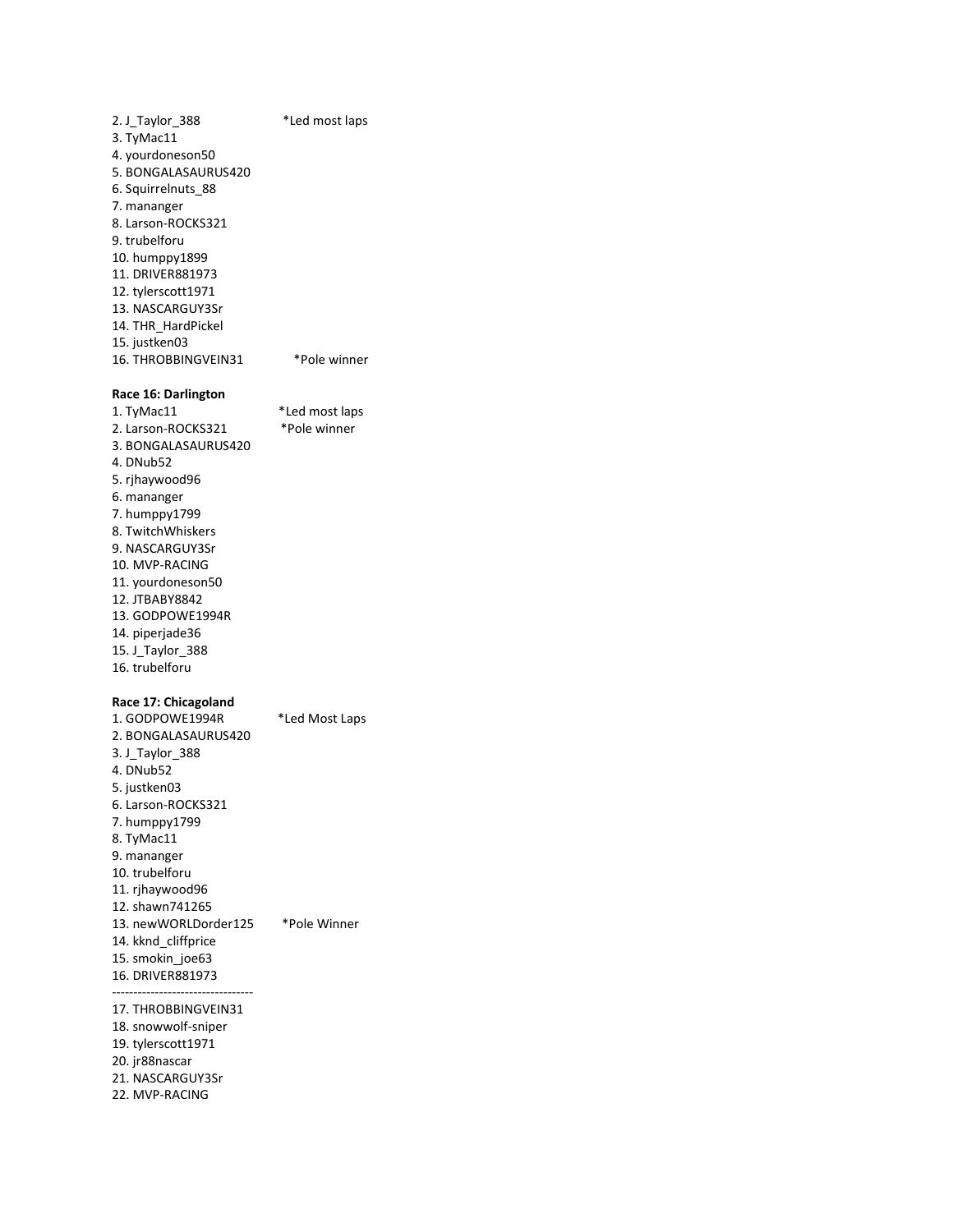23. ATM2RACING 24. deercajunrainbow 25. yourdoneson50 **Race 18: Auto Club** 1. BONDALASAURUS42 2. coloradocuban40 3. TyMac11 4. PUNISHERDRUMMER 5. mananger 6. CharFried 7. smokin\_joe63 8. rjhaywood96 9. DRIVER881973 10. tylerscott1971 11. one-eyed-ratt 12. Larson-ROCKS321 13. J\_Taylor\_388 \*Pole Winner \*Led most laps 14. THROBBINGVEIN31 15. NASCARGUY3Sr

16. shawn741265 17. TwitchWhiskers 18. trubelforu 19. piperjade36 20. ATM2RACING

#### **Race 19: Daytona**

1. TyMac11 2. J\_Taylor\_388 \*Pole Winner 3. yourdoneson50 4. Larson-ROCKS321 5. piperjade36 \*Led Most Laps 6. trubelforu 7. rjhaywood96 8. NASCAR\_23 9. smokin\_joe63 10. coloradocuban40 11. NASCARGUY3Sr 12. mananger 13. THROBBINGVEIN31 14. BONDALASAURUS42 15. DRIVER881973 16. shawn741265 17. callard33 18. kansas\_KIDS

#### **Race 20: Richmond**

1. Chancey3113 \*Pole Winner \*Led Most Laps 2. yourdoneson50 3. TyMac11 4. THROBBINGVEIN31 5. trubelforu 6. mananger 7. rjhaywood96 8. Larson-ROCKS321 9. snowwolf-sniper 10. tylerscott1971 11. TwitchWhiskers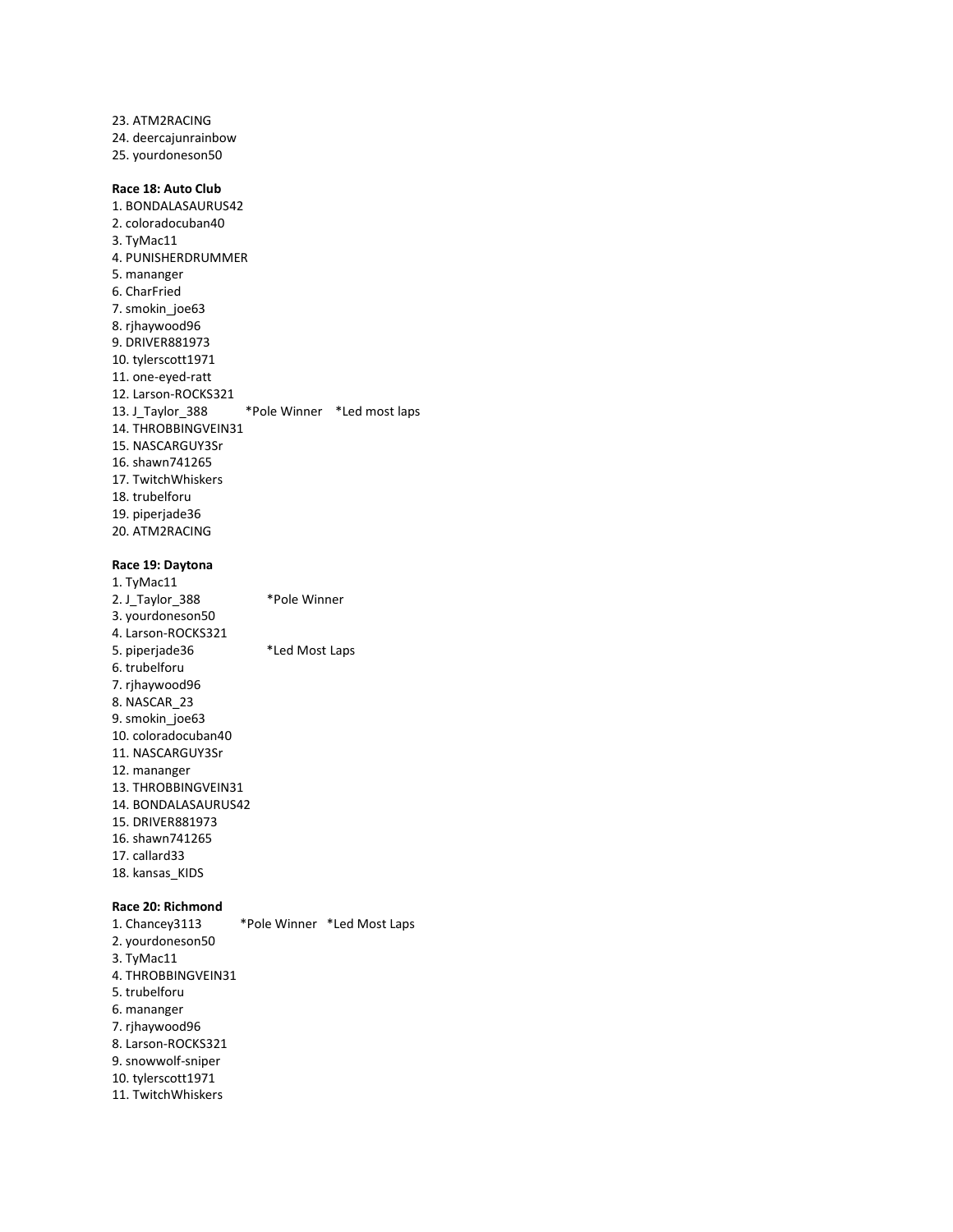12. DRIVER881973 13. SPUDZSEVENFOLD 14. SteveJR24Yep 15. coloradocuban40 16. J\_Taylor\_388

#### **Race 21: Texas (2)**

1. J\_Taylor\_388 2. TyMac11 3. trubelforu 4. yourdoneson50 5. BONDALASAURUS42 6. mananger 7. Larson-ROCKS321 8. rjhaywood96 9. WoodDog99 10. TwitchWhiskers 11. chancey3113 \*Pole Winner \*Most Laps Led 12. piperjade36 13. THROBBINGVEIN31 14. NASCARGUY3Sr 15. kknd\_cliffprice 16. SPUDZSEVENFOLD 17. One-eyed-ratt 18. Milan007

# **Race 22: Charlotte (2)**

1. BONDALASAURUS42 2. Larson-ROCKS321 3. TyMac11 \*Led Most Laps 4. justken03 5. tylerscott1971 6. trubelforu 7. mananger 8. rjhaywood96 9. gavin8109 10. yourdoneson50 11. LORDWISE\_14 12. WoodDog99 13. J\_Taylor\_388 14. Rickey104 15. smokin\_joe63 16. chancey3113 \*Pole Winner 17. piperjade36 18. humppy1799 19. DanielJHarmon 20. SPUDZSEVENFOLD 21. One-eyed-ratt 22. BIG\_CHIEF\_OF\_405

#### **Race 23: Kansas (2)**

1. J\_Taylor\_388 \*Led Most Laps 2. justken03 3. TyMac11 4. BONDALASAURUS42 5. smokin\_joe63 6. THROBBINGVEIN31 7. setedward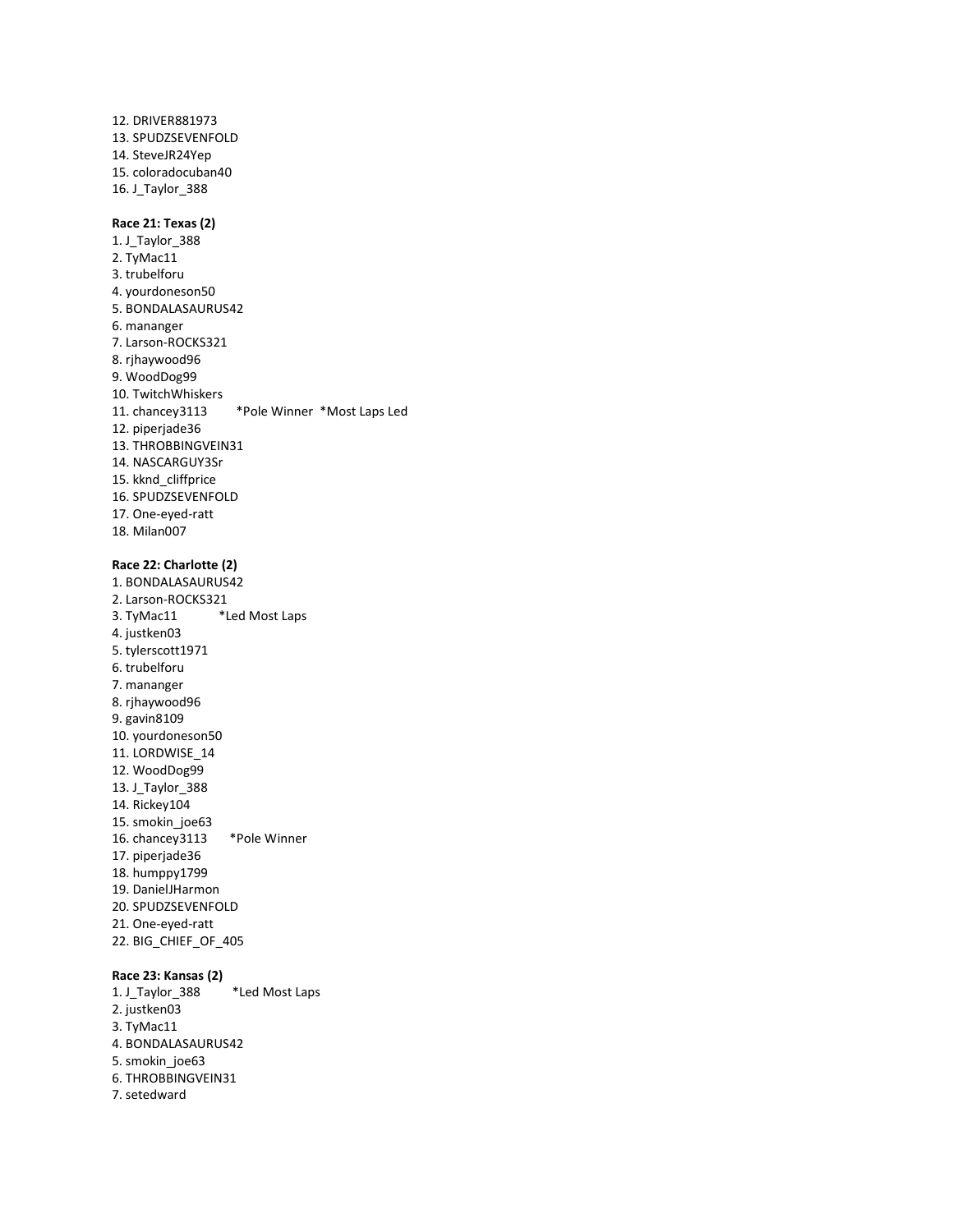8. WoodDog99 9. PUNISHERDRUMMER 10. Rickey104 11. mananger 12. TwitchWhiskers 13. tylerscott1971 14. Larson-ROCKS321 \*Pole Winner 15. trubelforu 16. rjhaywood96 17. One-eyed-ratt 18. piperjade36 19. xxflaco88xx 20. SPUDZSEVENFOLD 21. zgreene51 22. dextor111 **Race 24: Dover (2)** 1. justken03 \*Most Laps Led 2. WoodDog99 3. BONDALASAURUS42 4. gavin8109 5. smokin\_joe63 6. mananger 7. TyMac11 8. Rickey104 9. TwitchWhiskers 10. rjhaywood96 11. tylerscott1971 12. J\_Taylor\_388 \*Pole Winner 13. Larson-ROCKS321 14. THROBBINGVEIN31 15. NASCARGUY3Sr 16. humppy1799 17. calebstarr15 18. DRIVER881973 19. One-eyed-ratt 20. piperjade36 \*Disqualified\* **Race 25: Homestead-Miami:** 1. THROBBINGVEIN31 \*Led Most Laps

2. yourdoneson50 3. WoodDog99 4. TyMac11 5. Rickey104 6. mananger 7. trubelforu 8. rjhaywood96 9. BONGALASAURUS420 10. gavin8109 11. TwitchWhiskers 12. Larson-ROCKS321 \*Pole Winner 13. SPUDZSEVENFOLD 14. justken03 15. NASCARGUY3Sr 16. tylerscott1971 17. smokin\_joe63 18. calebstarr15 19. one-eyed-ratt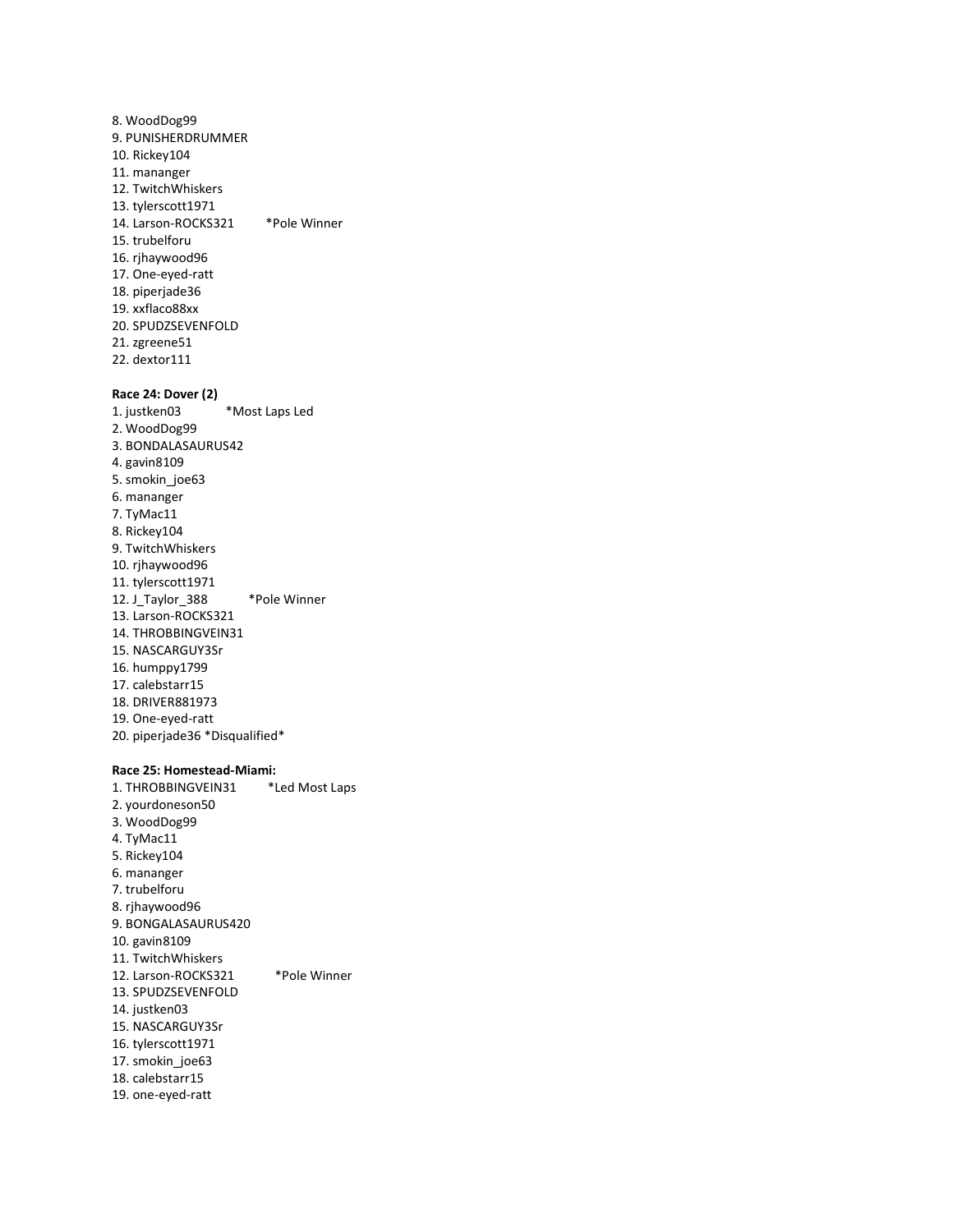20. DRIVER881973 21. THR\_HardPickel

# **2017 NOSSCAR Milner Cup Series Final Standings**

| 1. TyMac11: 1,108<br>2. BONDALASAURUS42: 1,096<br>3. justken03: 1,079                                                                                                                                                                                                                                                            | *7 wins *ROOKIE OF THE YEAR<br>*2 wins<br>*4 wins |
|----------------------------------------------------------------------------------------------------------------------------------------------------------------------------------------------------------------------------------------------------------------------------------------------------------------------------------|---------------------------------------------------|
| 4. mananger: 1,077<br>5. J_Taylor_388: 1,073<br>6. Larson-ROCKS321: 1,068<br>7. trubelforu: 1,062                                                                                                                                                                                                                                | *3 wins                                           |
| 8. rjhaywood96: 1,061<br>9. THROBBINGVEIN31: 1,059<br>10. TwitchWhiskers: 1,058<br>11. yourdoneson50: 1,055<br>12. tylerscott1971: 1,043                                                                                                                                                                                         | *1 win                                            |
| 13. NASCARGUY3Sr: 1,023<br>14. shawn741265: 1,000                                                                                                                                                                                                                                                                                | *1 win                                            |
| 15. LORDWISE_14: 99<br>16. NASCAR 23: 94<br>17. piperjade36: 90<br>18. kennythepunisher: 84<br>19. humppy1799: 83<br>20. smokin_joe63: 82<br>21. AndreCarlson: 78<br>22. MVP-RACING: 73<br>23. WoodDog99: 72                                                                                                                     | *2 wins                                           |
| 24. coloradocuban40: 69<br>25. cavalierpickup26: 67<br>26. BIG_CHIEF_OF_405: 66                                                                                                                                                                                                                                                  | *1 win                                            |
| 27. dirtysouthfan14: 63                                                                                                                                                                                                                                                                                                          | *2 wins                                           |
| 28. chancey 3113: 61<br>29. DRIVER881973: 56<br>30. Rickey104: 51<br>31. Mr_Jitter_Bug: 49<br>32. One-eyed-ratt: 49<br>33. DNub52: 48<br>34. herbie527: 48<br>35. Kung-Fu-Lead: 47<br>36. SteveJR24Yep: 46<br>37. ManCaveRacing: 45<br>38. gavin8109: 44<br>39. jimsaltszzz: 43<br>40. libro2013: 42<br>41. deercajunrainbow: 42 | *1 win                                            |
| 42. kknd_cliffprice: 41<br>43. Bpotts94: 38                                                                                                                                                                                                                                                                                      |                                                   |
| 44. tonys-KD-1-0: 37                                                                                                                                                                                                                                                                                                             |                                                   |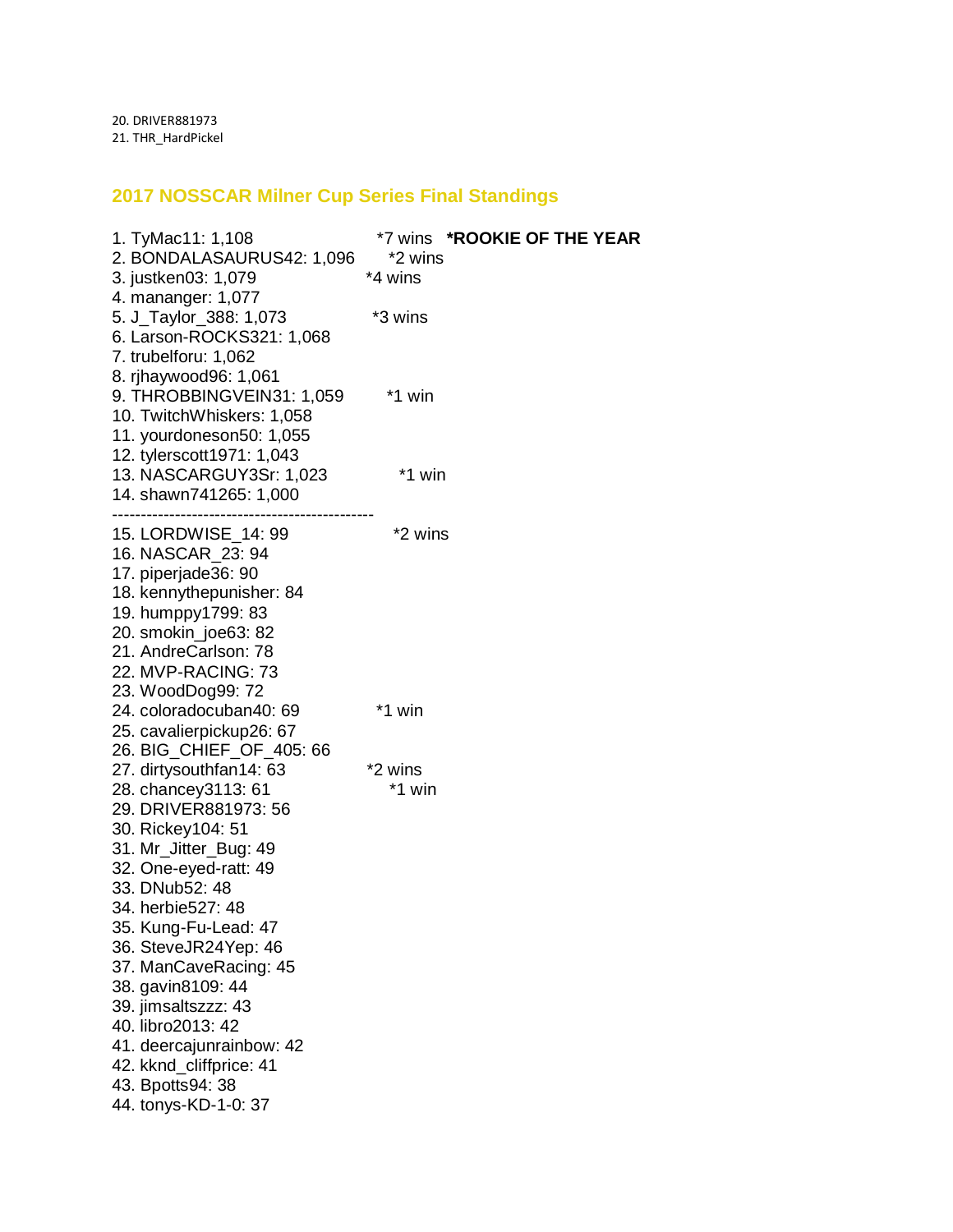45. GODPOWE1994R: 35 \*1 win 46. calebstarr15: 33 47. PUNISHERDRUMMER: 32 48. SPUDZSEVENFOLD: 32 49. snowwolf-sniper: 27 50. sivad420: 26 51. mason84015: 24 52. twm1987: 23 53. setedward: 22 54. dextor111: 21 55. th8gunsling8r2: 21 56. BLAZN\_RCN\_187: 19 57. ellisbk-84: 19 58. JTBABY8842: 17 59. THR\_HardPickel: 17 60. Irish\_Minor: 17 61. THE-PINK-PWNY5: 17 62. CharFried: 16 63. Squirrelnuts\_88: 16 64. DanielJHarmon: 15 65. randojj: 15 66. jayjay240216: 15 67. ATM2RACING: 14 68. Dusty-Possum: 14 69. DU5TY-5T1G: 13 70. callard33: 11 71. jr88nascar: 10 72. newWORLDorder125: 9 73. MeanDean69er: 8 74. Virus\_Racing: 7 75. NUT-READY69: 6 76. Milan007: 5 77. kansas\_KIDS: 5 78. xxflaco88xx: 4 79. zgreene51: 3

# **Season 1: Most Laps Led**

TyMac11: 813 justken03: 472 J\_Taylor\_388: 452 chancey3113: 206 dirtysouthfan14: 187 LORDWISE\_14: 174 BONDALASAURUS42: 169 WoodDog99: 161 yourdoneson50: 107 THROBBINGVEIN31: 104 GODPOWE1994R: 103 jimsaltszzz: 99 cavalierpickup26: 77 coloradocuban40: 69 calebstarr15: 67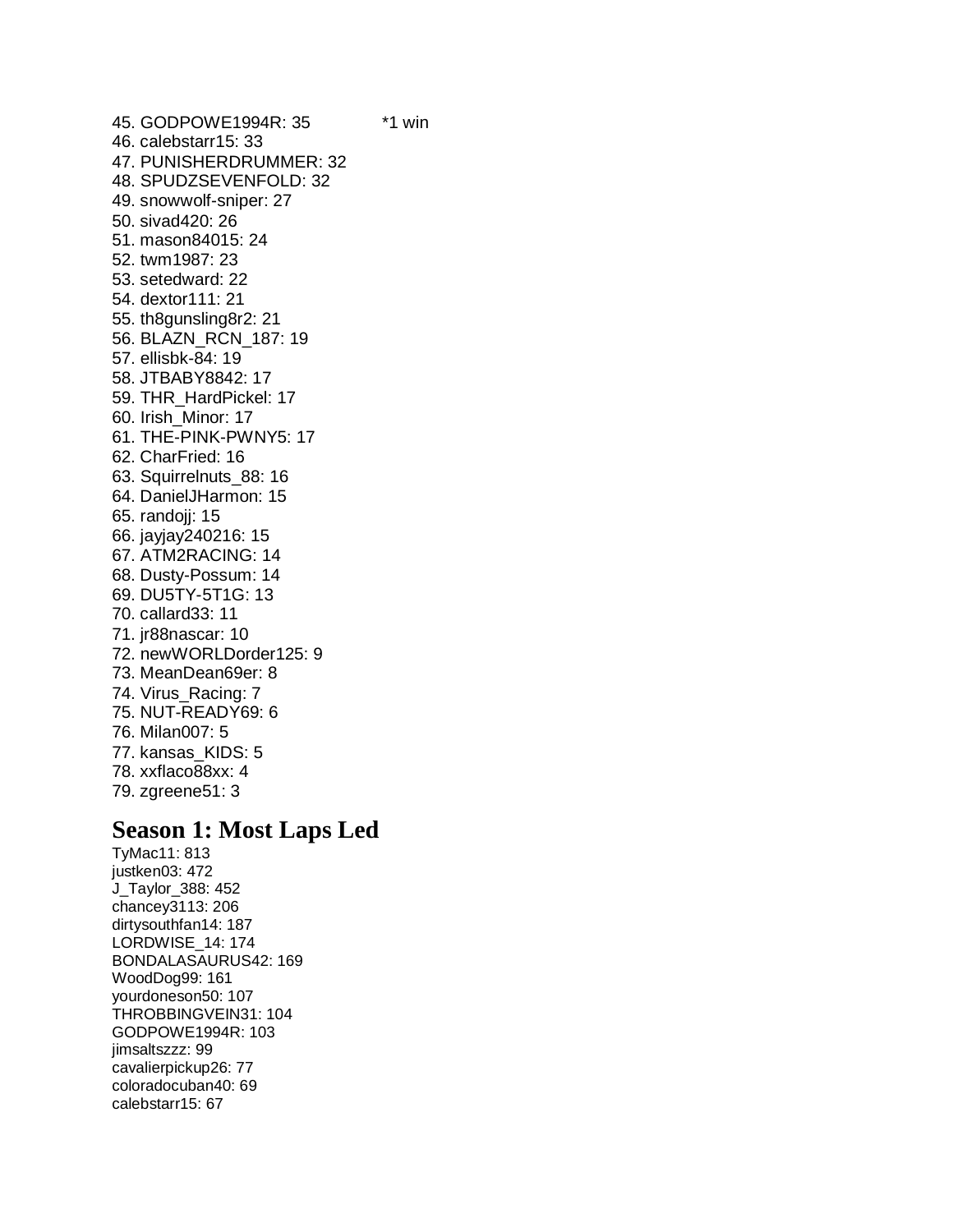Larson-ROCKS321: 67 SteveJR24Yep: 61 shawn741265: 59 PUNISHERDRUMMER: 45 piperjade36: 44 tonys-KD-1-0: 35 Irish\_Minor: 27 deercajunrainbow: 21 trubelforu: 21 mananger: 19 rjhaywood96: 16 BLAZN\_RCN\_187: 15 BIG\_CHIEF\_OF\_405: 13 TwitchWhiskers: 12 Bpotts94: 10 twm1987: 10 JTBABY8842: 10 kennythepunisher: 8 NASCARGUY3Sr: 7 tylerscott1971: 5 kknd\_cliffprice: 4 th8gunsling8r2: 4 NASCAR\_23: 3 Mr\_Jitter\_Bug: 2 ellisbk-84: 2 CharFried: 2

# **2017 Most NOSSCAR Milner Cup Series Wins**

TyMac11: 7 justken03: 4 J\_Taylor\_388: 3 dirtysouthfan14: 2 LORDWISE\_14: 2 BONDALASAURUS42: 2 chancey3113: 1 coloradocuban40: 1 GODPOWE1994R: 1 NASCARGUY3Sr: 1 THROBBINGVEIN31: 1

# **2017 Most NOSSCAR Milner Cup Series Pole Awards**

J\_Taylor\_388: 4 BONDALASAURUS42: 4 justken03: 3 chancey3113: 3 Larson-ROCKS321: 3 TyMac11: 2 dirtysouthfan14: 1 kennythepunisher: 1 Mr\_Jitter\_Bug: 1 newworldorder125: 1 SteveJR24Yep: 1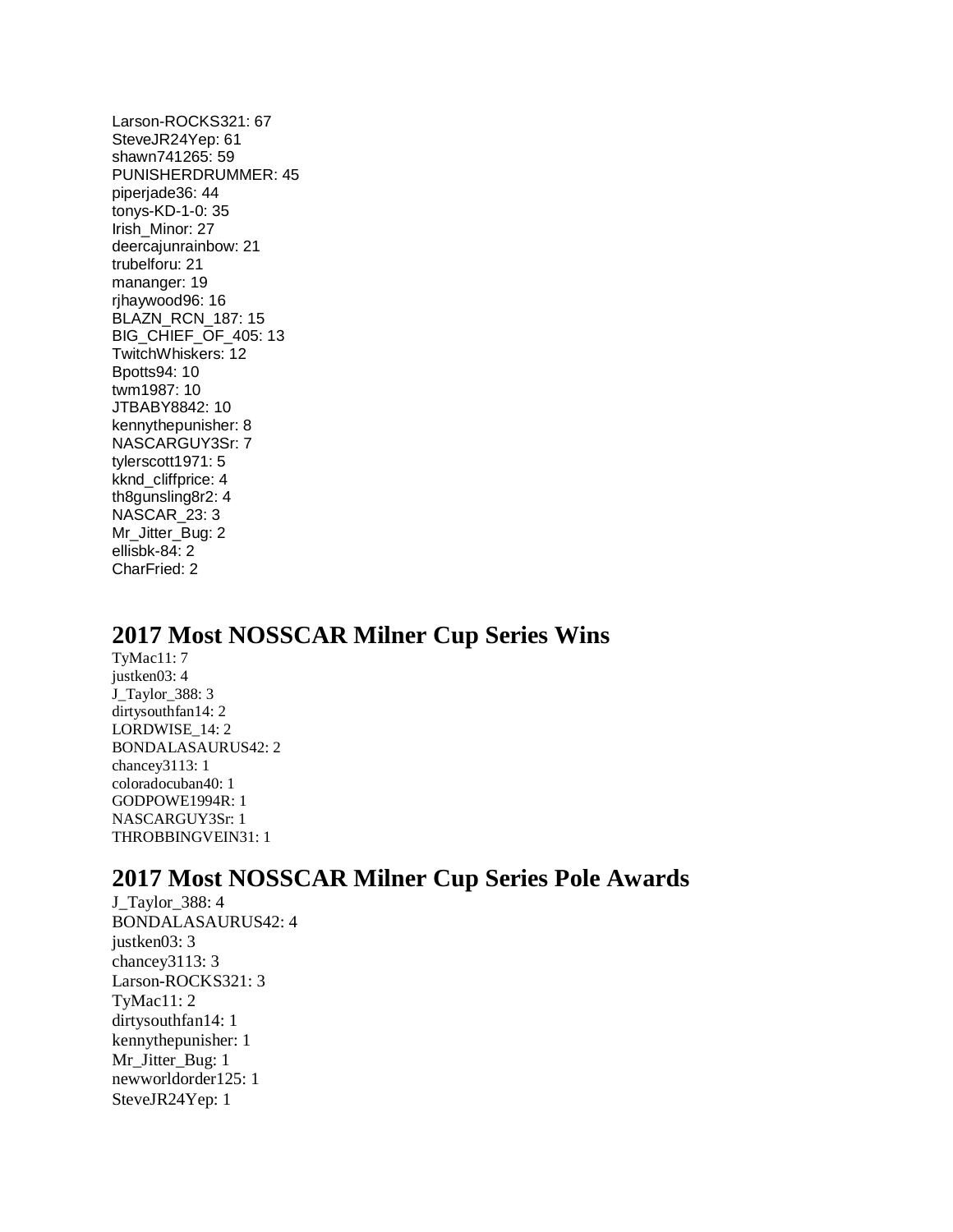# **2018 NOSSCAR Milner Cup Series Race Results**

#### **Race 1: Daytona**

- 1. Bradley Shores
- 2. Eric Killian
- 3. RJ Haywood
- 4. Y. Doneson
- 5. Kaitlyn Lohr
- 6. Dextor
- 7. Kevin Long-Isle
- 8. Dustin McClintlock
- 9. Jordan Green
- 10. Billy Milner
- 11. Titan Alexopoulos
- 12. Rush Downing
- 13. Rickey Biehn
- 14. Ken Wirebaugh
- 15. Harold Burden
- 16. Jonny Taylor \*Pole Winner
- 17. Caleb Lopez
- 18. Michael Shoemaker
- 19. George Adkins
- 20. O.E. Ratt
- 21. Austin Fedder
- 22. Rowdy
- 23. Kamron Hook
- 24. Tyler McMurter
- 25. JCN
- 26. Cameron Bak
- 27. Danube
- 28. Angel Garcia

#### **Race 2: Phoenix**

- 1. Jonny Taylor \*Pole Winner
- 2. Tyler McMurter
- 3. Bradley Shores
- 4. Y. Doneson
- 5. Eric Killian
- 6. Titan Alexopoulos
- 7. Dustin McClintlock
- 8. Kevin Long-Isle
- 9. Dextor
- 10. Ken Wirebaugh
- 11. RJ Haywood
- 12. Michael Shoemaker
- 13. Kaitlyn Lohr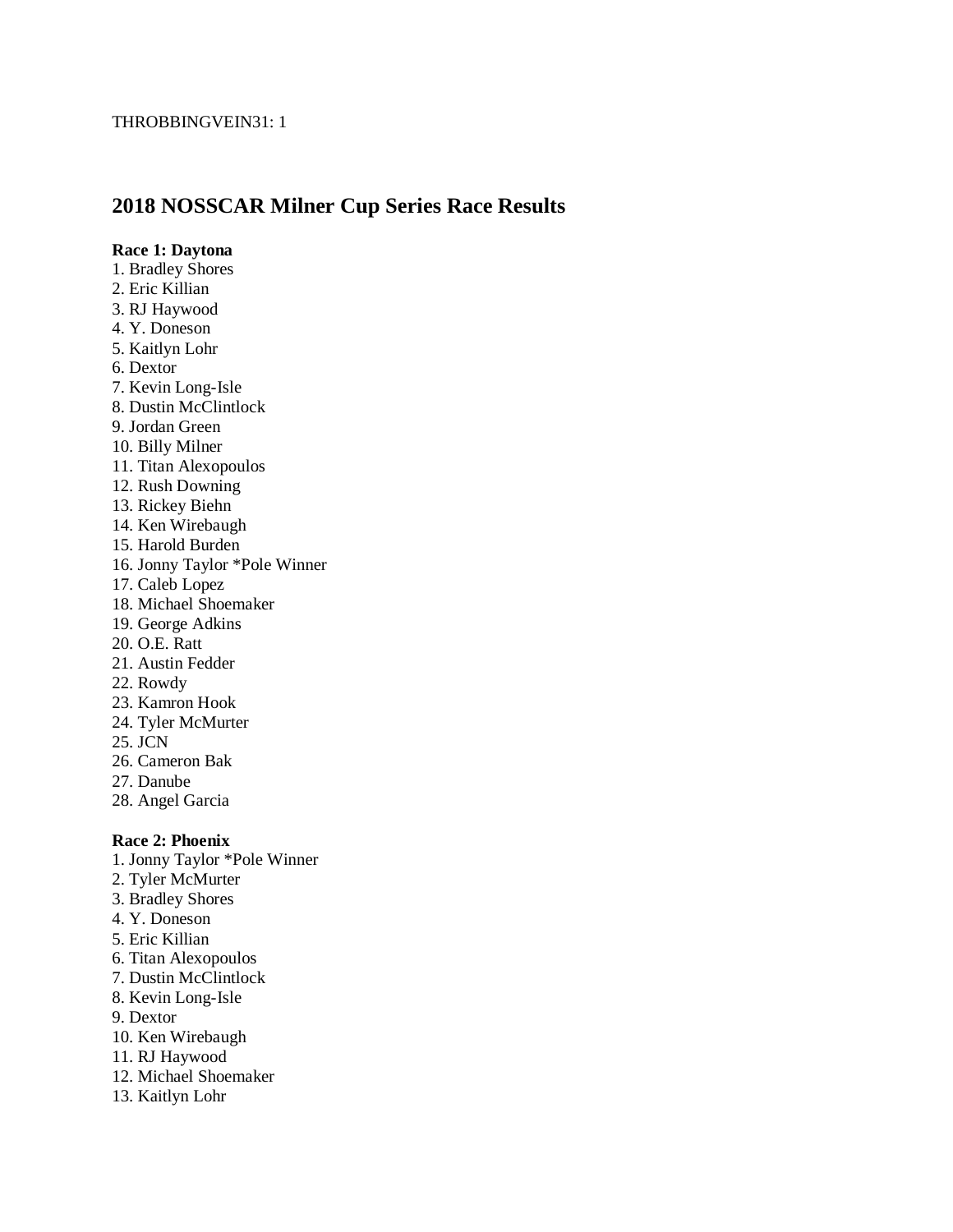14. Billy Milner 15. Rush Downing 16. Keith Hensley

#### **Race 3: Atlanta (Jan. 11, 2018)**

- 1. Bradley Shores 2. Jonny Taylor \*Pole Winner 3. Y. Doneson 4. RJ Haywood 5. Titan Alexopoulos 6. Kevin Long-Isle 7. Kaitlyn Lohr 8. Michael Shoemaker 9. Rush Downing 10. Ben King 11. Jerry Ashley 12. Caleb Lopez 13. Rickey Biehn 14. Bryan Wiggins 15. Jordan Green 16. Eric Killian
- 17. Dextor

#### **Race 4: Las Vegas (Jan. 18, 2018)**

- 1. Bradley Shores \*Pole Winner
- 2. Eric Killian
- 3. Dustin McClintlock
- 4. Tre Holmes
- 5. Jordan Green
- 6. Titan Alexopoulos
- 7. Tyler Hundt
- 8. Michael Shoemaker
- 9. Billy Milner
- 10. Jerry Ashley
- 11. Caleb Lopez
- 12. RJ Haywood
- 13. Jonny Taylor
- 14. Frank Edwards
- 15. C. Time
- 16. O.E. Ratt
- 17. Kenny Adair
- 18. Rickey Biehn
- 19. Rush Downing

# **Race 5: Auto Club (Jan. 25, 2018)**

- 1. Bradley Shores \*Pole Winner
- 2. Eric Killian
- 3. Y. Doneson
- 4. Dustin McClintlock
- 5. Titan Alexopoulos
- 6. Caleb Lopez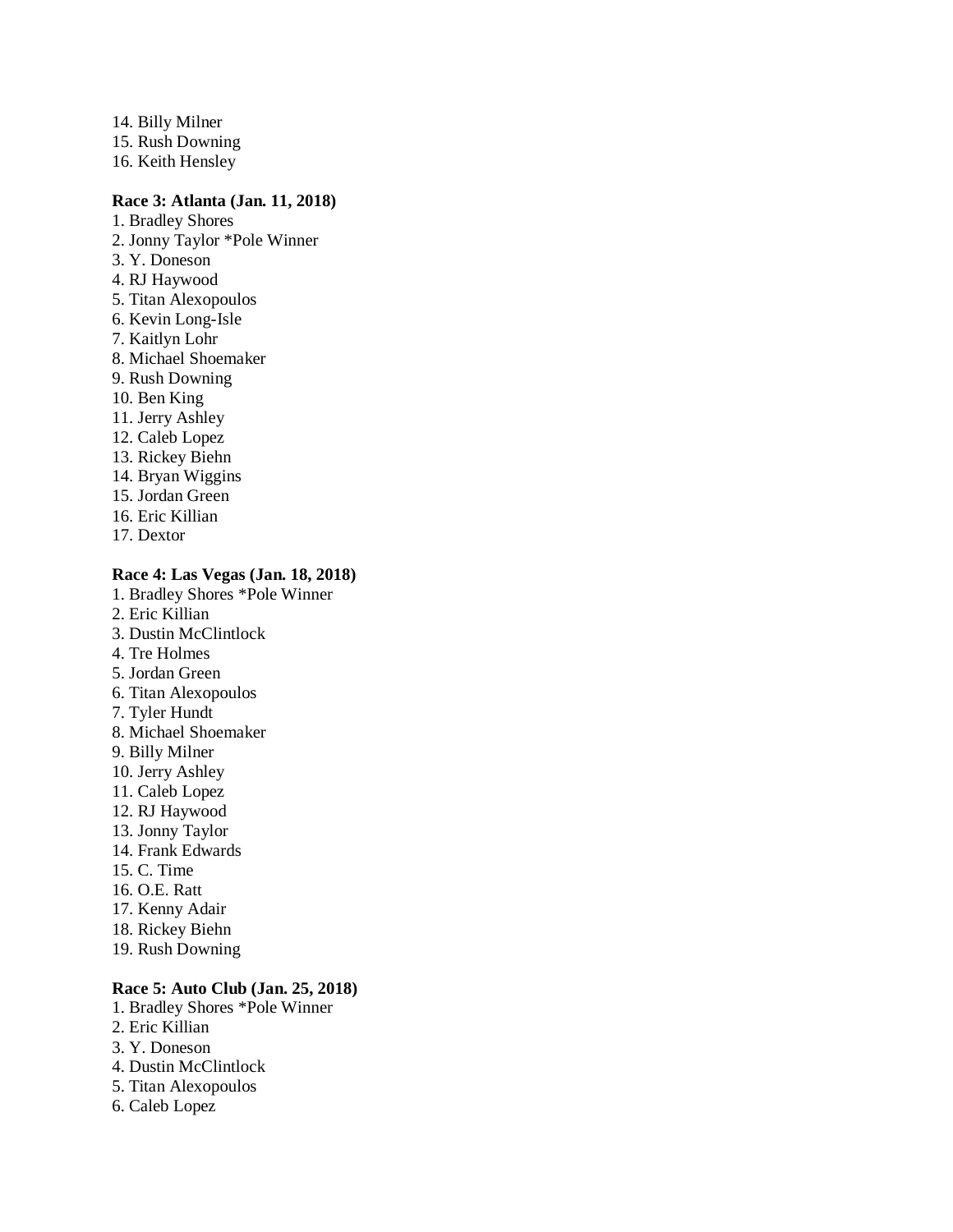- 7. Jonny Taylor 8. Cliff Price 9. Brian Bowman 10. N. Luck 11. Frank Edwards 12. Michael Shoemaker 13. RJ Haywood 14. Jordan Green 15. Matt Tetmeyer 16. Tre Holmes 17. Rickey Biehn 18. Joe Hartupee 19. Austin Fedder 20. Kaitlyn Lohr
- 21. Shawn McNutt
- 22. C. Time

# **Race 6: Martinsville (Feb. 1, 2018)**

- 1. Tyler Hundt
- 2. Jordan Green \*Pole Winner
- 3. Jonny Taylor
- 4. Daniel J. Harmon
- 5. Bradley Shores
- 6. Dustin McClintlock
- 7. Y. Doneson
- 8. Caleb Lopez
- 9. Titan Alexopoulos
- 10. Billy Milner
- 11. Dextor
- 12. RJ Haywood
- 13. Ken Wirebaugh
- 14. Eric Killian
- 15. O.E. Ratt
- 16. Kevin Long-Isle
- 17. Keith Hensley
- 18. N. Luck

# **Race 7: Texas (Feb. 8, 2018)**

- 1. Tre Holmes
- 2. Jonny Taylor
- 3. N. Luck
- 4. Tyler Hundt
- 5. Kevin Long-Isle
- 6. Joe Hartupee
- 7. Michael Shoemaker
- 8. Cliff Price
- 9. Jerry Ashley
- 10. Frank Edwards
- 11. Titan Alexopoulos
- 12. Dustin McClintlock
- 13. RJ Haywood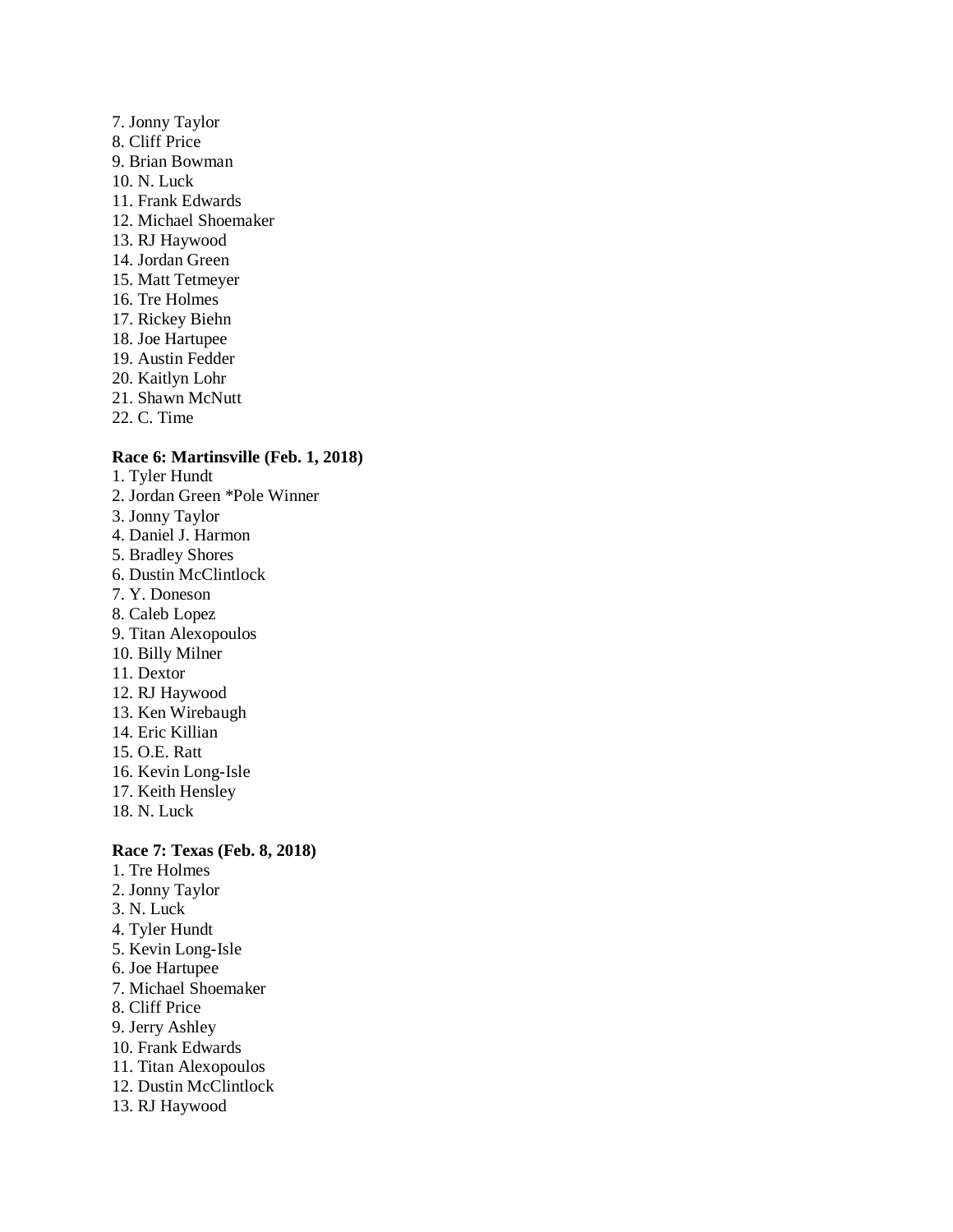14. Bradley Shores \*Pole Winner 15. Jordan Green 16. Ken Wirebaugh 17. Matt Tetmeyer 18. Mark Saccocci 19. Caleb Lopez 20. Angel Garcia

# **Race 8: Bristol (Feb. 15, 2018)**

- 1. Tyler Hundt
- 2. Tre Holmes
- 3. Bradley Shores \*Pole Winner
- 4. Titan Alexopoulos
- 5. N. Luck
- 6. Kevin Long-Isle
- 7. RJ Haywood
- 8. Cliff Price
- 9. Frank Edwards
- 10. Caleb Lopez
- 11. Billy Milner
- 12. Ken Wirebaugh
- 13. Jerry Ashley
- 14. Rush Downing
- 15. Chase D. Boss
- 16. Marcus Walter Brown
- 17. Michael Shoemaker
- 18. Jonny Taylor
- 19. O.E. Ratt

#### **Race 9: Richmond (Feb. 22, 2018)**

- 1. Tyler Hundt
- 2. Jordan Green
- 3. Titan Alexopoulos \*Pole Winner
- 4. Billy Milner
- 5. Joe Hartupee
- 6. RJ Haywood
- 7. N. Luck
- 8. Tre Holmes
- 9. Drifter-Hero
- 10. Cliff Price
- 11. Keith Hensley
- 12. Rush Downing
- 13. Rowdy
- 14. George Adkins
- 15. TWM
- 16. Z. Greene

# **Race 10: Talladega (Mar. 1, 2018)**

- 1. Titan Alexopoulos
- 2. Daniel J. Harmon
- 3. Billy Milner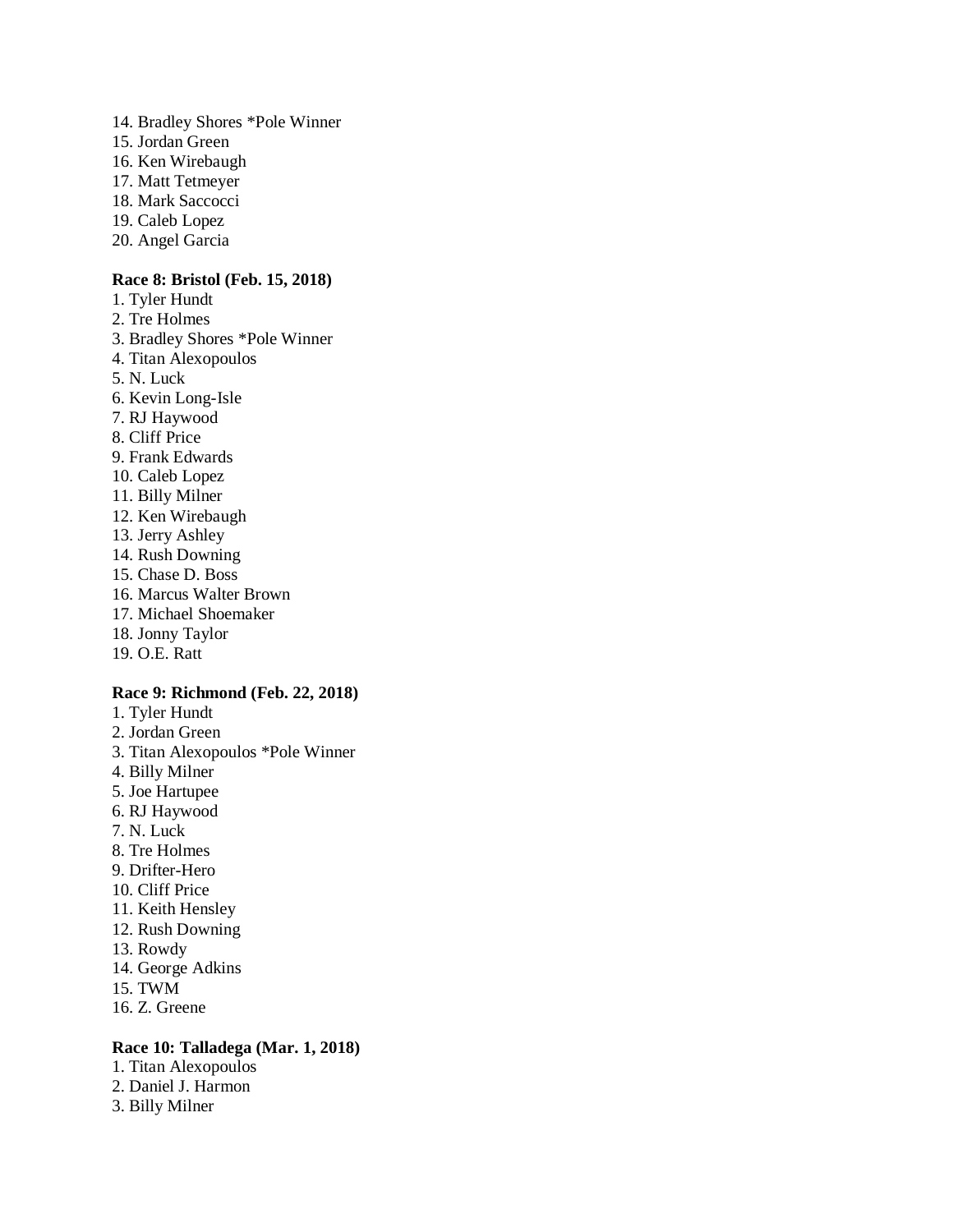- 4. Jerry Ashley 5. Bradley Shores \*Pole Winner 6. Kaitlyn Lohr 7. RJ Haywood 8. Michael Shoemaker 9. Chase D. Boss 10. Caleb Lopez 11. N. Luck 12. Tre Holmes 13. Tyler Hundt 14. Kodiak 15. Eric Killian
- 16. Jonny Taylor

#### **Race 11: Talladega Race #2 (Mar. 1, 2018)**

- 1. Chase D. Boss
- 2. Billy Milner
- 3. Bradley Shores
- 4. Daniel J. Harmon
- 5. RJ Haywood \*Pole Winner
- 6. Titan Alexopoulos
- 7. Michael Shoemaker
- 8. Kodiak
- 9. N. Luck
- 10. Kaitlyn Lohr
- 11. Caleb Lopez
- 12. Tre Holmes
- 13. Jerry Ashley
- 14. Tyler Hundt
- 15. Cliff Price
- 16. Frank Edwards

# **Race 12: Kansas (Mar. 15, 2018)**

- 1. Bradley Shores
- 2. Jordan Green
- 3. Titan Alexopoulos
- 4. Brian Bowman
- 5. N. Luck
- 6. Joe Hartupee
- 7. Cliff Price
- 8. Jerry Ashley
- 9. CG Bristol-Man
- 10. Tyler Hundt
- 11. Michael Shoemaker
- 12. Kaitlyn Lohr
- 13. RJ Haywood
- 14. Frank Edwards
- 15. Tre Holmes \*Pole Winner
- 16. O.E. Ratt
- 17. C. Time
- 18. S. Strider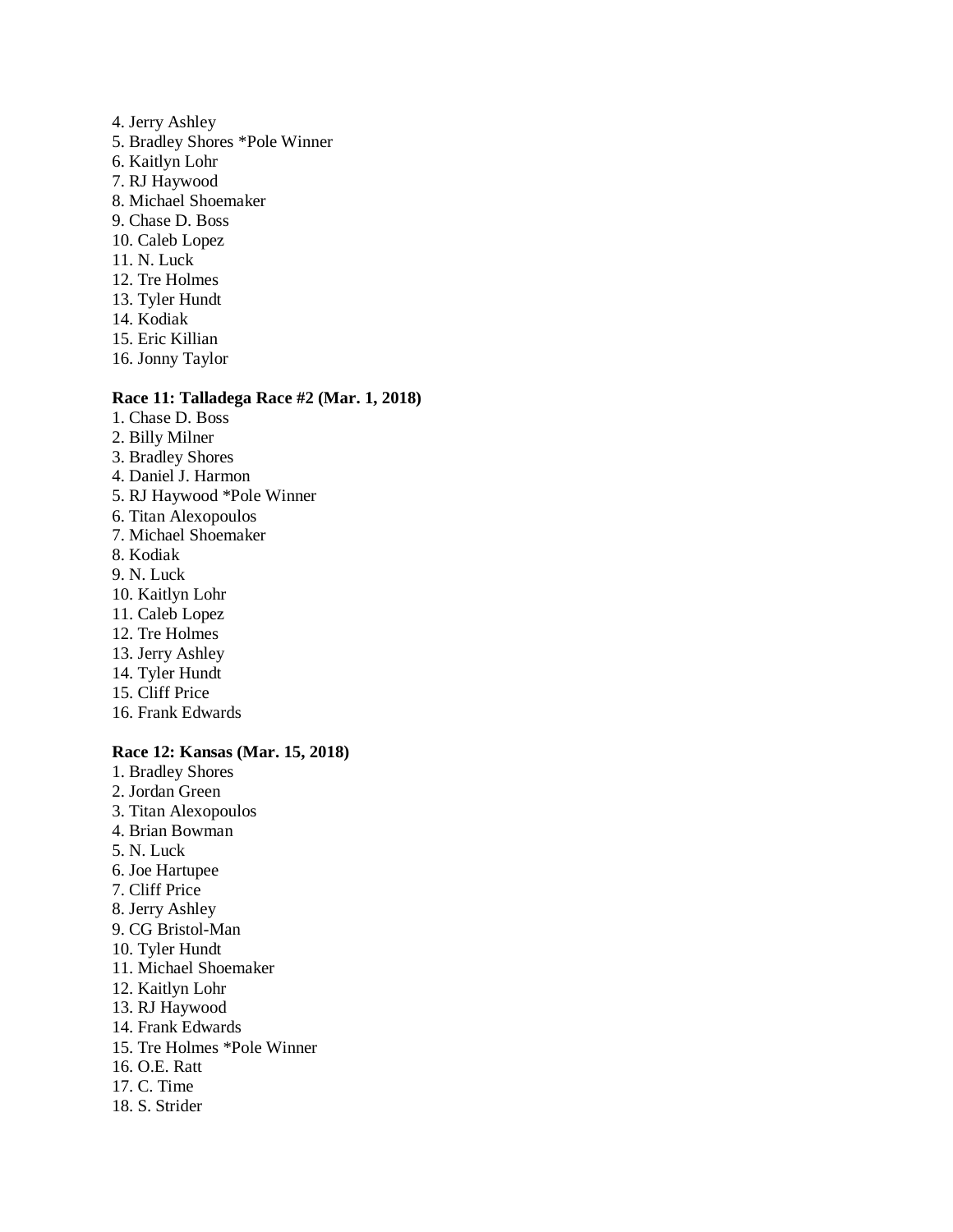19. Dextor 20. Mean-Dean

21. Milam

#### **Race 13: Charlotte (Mar. 22, 2018)**

- 1. Tre Holmes 2. Tyler Hundt \*Pole Winner 3. Bradley Shores 4. Cliff Price 5. Jordan Green 6. Dustin McClintlock 7. Titan Alexopoulos 8. N. Luck 9. Billy Milner 10. Kaitlyn Lohr 11. RJ Haywood 12. Frank Edwards 13. Michael Shoemaker 14. Daniel J. Harmon 15. O.E. Ratt 16. Kodiak 17. George Adkins 18. Nut-Head
- 19. Rowdy
- 20. S. Edward
- 21. ManCaveRacing
- 22. Frank Harmon
- 23. Tony-KD
- 24. MVP-RACING
- 25. R. Bobby

#### **Race 14: Dover (Mar. 29, 2018)**

- 1. Jordan Green \*Pole Winner
- 2. Dustin McClintlock
- 3. Michael Shoemaker
- 4. Titan Alexopoulos
- 5. Kodiak
- 6. Kaitlyn Lohr
- 7. Tre Holmes
- 8. RJ Haywood
- 9. Frank Edwards
- 10. Cliff Price
- 11. Kenny Adair
- 12. Austin Fedder
- 13. Rod Watts
- 14. Rush Downing
- 15. Tyler Hundt \*DQ for driving backwards & doing donuts

#### **Race 15: Pocono (Apr. 5, 2018)**

- 1. Bradley Shores \*Pole Winner
- 2. Jordan Green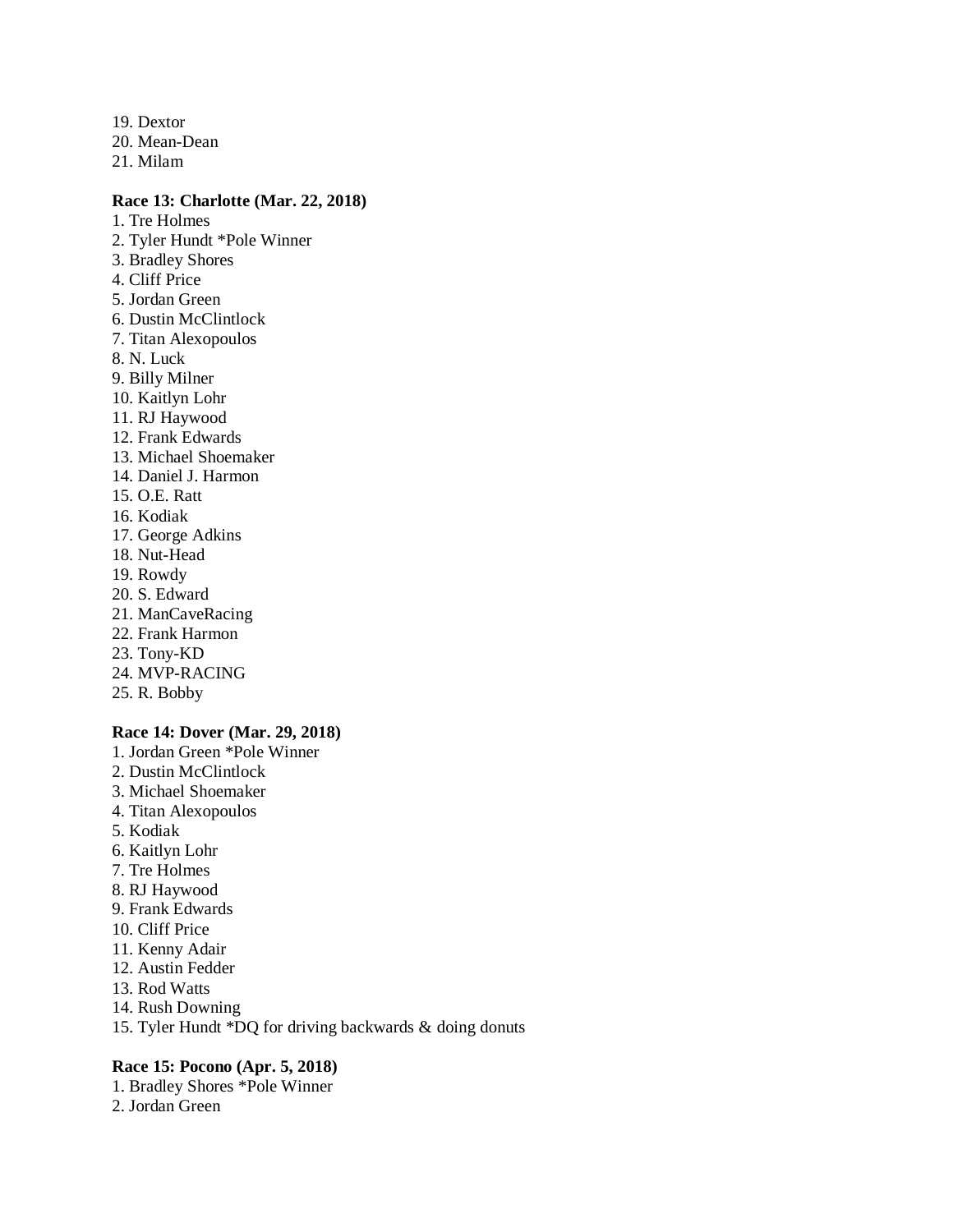- 3. Dustin McClintlock 4. Cliff Price 5. Titan Alexopoulos 6. Kevin Long-Isle 7. Kodiak 8. Kaitlyn Lohr 9. Billy Milner 10. RJ Haywood 11. Frank Edwards
- 12. N. Luck

#### **Race 16: Las Vegas (2) (Apr. 12, 2018)**

- 1. Bradley Shores \*Pole Winner
- 2. Dustin McClintlock
- 3. Jordan Green
- 4. Kaitlyn Lohr
- 5. Titan Alexopoulos
- 6. RJ Haywood
- 7. Joe Hartupee
- 8. Billy Milner
- 9. Cliff Price
- 10. Tre Holmes
- 11. Marcus Walter Brown
- 12. O.E. Ratt
- 13. N. Luck
- 14. Shawn McNuttt
- 15. Jay-Jay

#### **Race 17: Sonoma (Apr. 19, 2018)**

- 1. Jordan Green \*Pole Winner
- 2. Titan Alexopoulos
- 3. Kodiak
- 4. Dustin McClintlock
- 5. Kevin Long-Isle
- 6. RJ Haywood
- 7. Ken Wirebaugh
- 8. Kaitlyn Lohr
- 9. N. Luck
- 10. O.E. Ratt
- 11. Rando J.

# **Race 18: Daytona (2) (Apr. 26, 2018)**

- 1. Bradley Shores \*Pole Winner
- 2. RJ Haywood
- 3. Cliff Price
- 4. Jordan Green
- 5. Dextor
- 6. Kaitlyn Lohr
- 7. Daniel J. Harmon
- 8. C. Rock
- 9. Ken Wirebaugh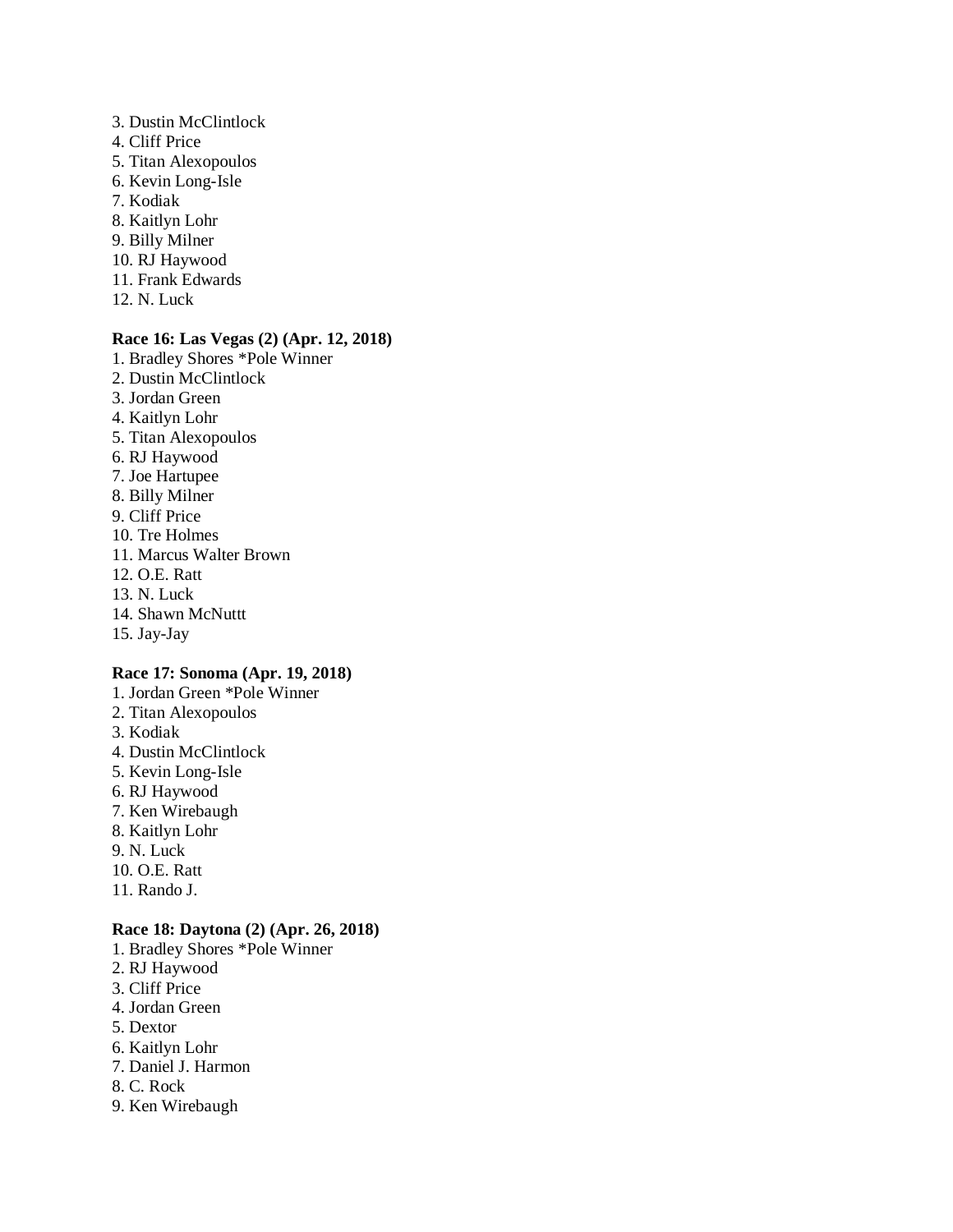10. Randy Johnson 11. C. Time 12. Dustin McClintlock 13. Matt Tetmeyer 14. Kevin Long-Isle 15. Titan Alexopoulos 16. James Billups 17. N. Luck

# **Race 19: Kentucky (May 3, 2018)**

1. Bradley Shores \*Pole Winner 2. Cliff Price 3. Randy Johnson 4. Titan Alexopoulos 5. Dustin McClintlock 6. Billy Milner 7. Kevin Long-Isle 8. RJ Haywood 9. Jerry Ashley 10. N. Luck 11. Michael Shoemaker 12. Frank Edwards 13. O.E. Ratt

# **Race 20: Indianapolis (May 10, 2018)**

- 1. Daniel J. Harmon
- 2. Jordan Green \*Pole Winner
- 3. Dustin McClintlock
- 4. Kodiak
- 5. Titan Alexopoulos
- 6. Kevin Long-Isle
- 7. James Miller
- 8. RJ Haywood
- 9. Jerry Ashley
- 10. Michael Shoemaker
- 11. Cliff Price
- 12. Dextor
- 13. Frank Edwards
- 14. Marcus Walter Brown
- 15. S. Strider
- 16. Ty Bond

# **Race 21: Watkins Glen (May 17, 2018)**

- 1. Bradley Shores \*Pole Winner
- 2. Kodiak
- 3. N. Luck
- 4. Titan Alexopoulos
- 5. Billy Milner
- 6. James Miller
- 7. RJ Haywood
- 8. Dextor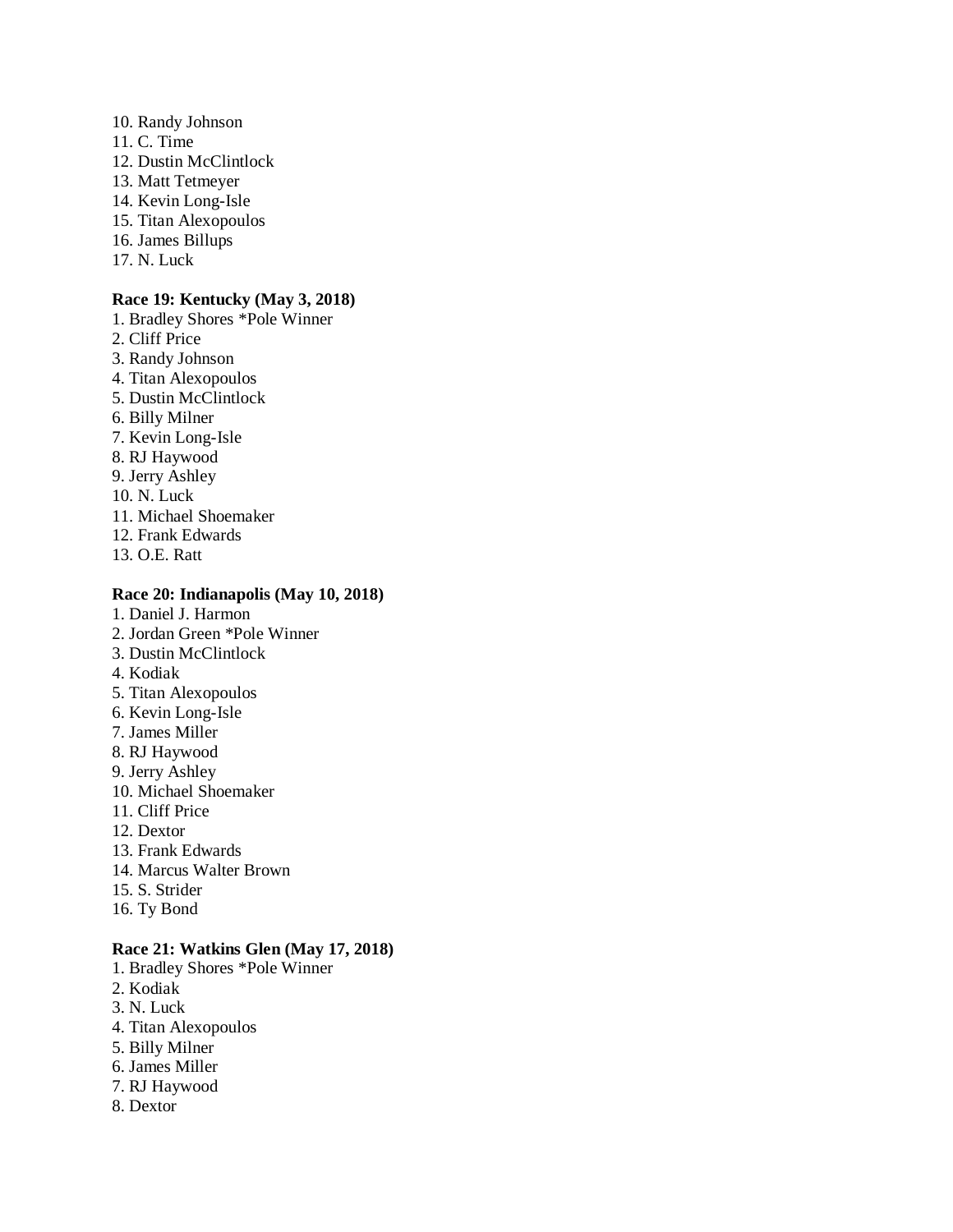9. Kevin Long-Isle 10. Jordan Green

# **Race 22: Michigan (May 24, 2018)**

- 1. Aaron Manfredonia \*Pole Winner
- 2. Titan Alexopoulos
- 3. Kevin Long-Isle
- 4. Michael Shoemaker
- 5. Caleb Lopez
- 6. Dextor
- 7. Frank Edwards
- 8. Shawn McNutt
- 9. Jerry Ashley
- 10. Jordan Green
- 11. Billy Milner
- 12. N. Luck

# **Race 23: Bristol (2) (May 31, 2018)**

- 1. Tyler McMurter
- 2. Titan Alexopoulos
- 3. Shawn McNutt
- 4. James Miller \*Pole Winner
- 5. Dextor
- 6. Jerry Ashley
- 7. Kevin Long-Isle
- 8. Frank Edwards
- 9. Christian Sanborn
- 10. Jonn Thomson
- 11. N. Luck
- 12. Bryan Wiggins
- 13. Jordan Green
- 14. Caleb Lopez
- 15. O.E. Ratt
- 16. Jeffrey Robinson Jr.

# **Race 24: Darlington (June 7, 2018)**

- 1. Tyler McMurter
- 2. Titan Alexopoulos
- 3. Dustin McClintlock
- 4. Jerry Ashley
- 5. Frank Edwards
- 6. Billy Milner
- 7. Caleb Lopez
- 8. Cliff Price
- 9. Jordan Green \*Pole Winner
- 10. Bryan Wiggins
- 11. Dextor
- 12. Shawn McNutt
- 13. Christian Sanborn
- 14. Michael Shoemaker
- 15. O.E. Ratt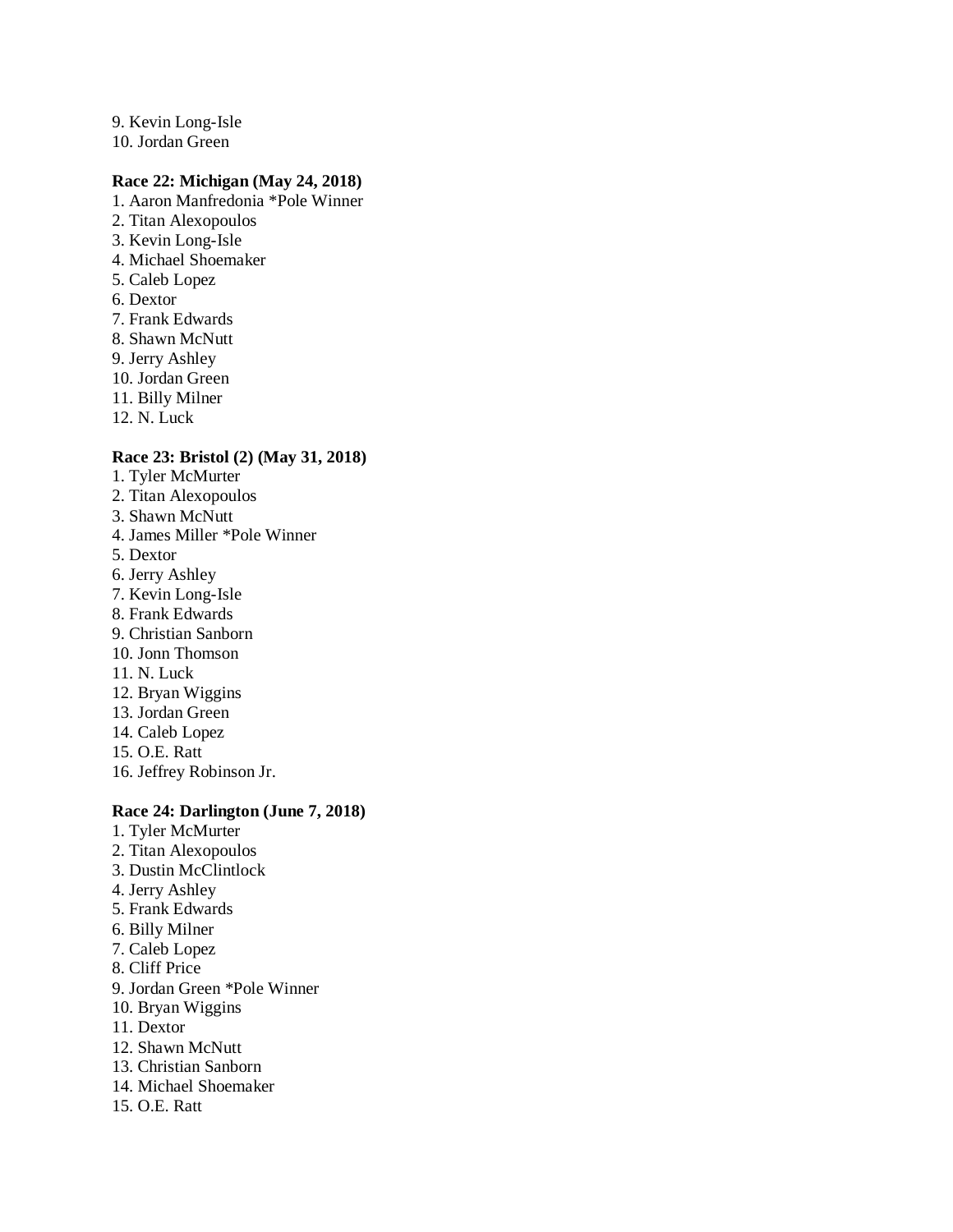#### 16. Chase D. Boss

#### **Race 25: Richmond (2) (June 28, 2018)**

- 1. Aaron Manfredonia
- 2. Tyler McMurter
- 3. RJ Haywood
- 4. Titan Alexopoulos
- 5. Billy Milner
- 6. Shawn McNutt
- 7. Dustin McClintlock
- 8. Kevin Long-Isle
- 9. Christian Sanborn
- 10. Michael Shoemaker
- 11. Jordan Green \*Pole Winner
- 12. Jerry Ashley
- 13. O.E. Ratt
- 14. Frank Edwards
- 15. Cliff Price
- 16. Chase D. Boss

# **Race 26: Chicagoland (July 5, 2018)**

- 1. Aaron Manfredonia \*Pole Winner
- 2. Jordan Green
- 3. Tyler McMurter
- 4. Dustin McClintlock
- 5. Bryan Wiggins
- 6. Dextor
- 7. Jerry Ashley
- 8. Titan Alexopoulos
- 9. Kevin Long-Isle
- 10. Randy Johnson
- 11. O.E. Ratt
- 12. Christian Sanborn
- 13. Chase D. Boss
- 14. James Miller
- 15. George Adkins
- 16. Rowdy

----------------------------------------------- \*PLAYOFFS BEGIN

# **Race 27: New Hampshire (July 12, 2018)**

- 1. Tyler McMurter \*Pole Winner
- 2. Michael Shoemaker
- 3. Christian Sanborn
- 4. Aaron Manfredonia
- 5. Dustin McClintlock
- 6. Billy Milner
- 7. Titan Alexopoulos
- 8. N. Luck
- 9. Frank Edwards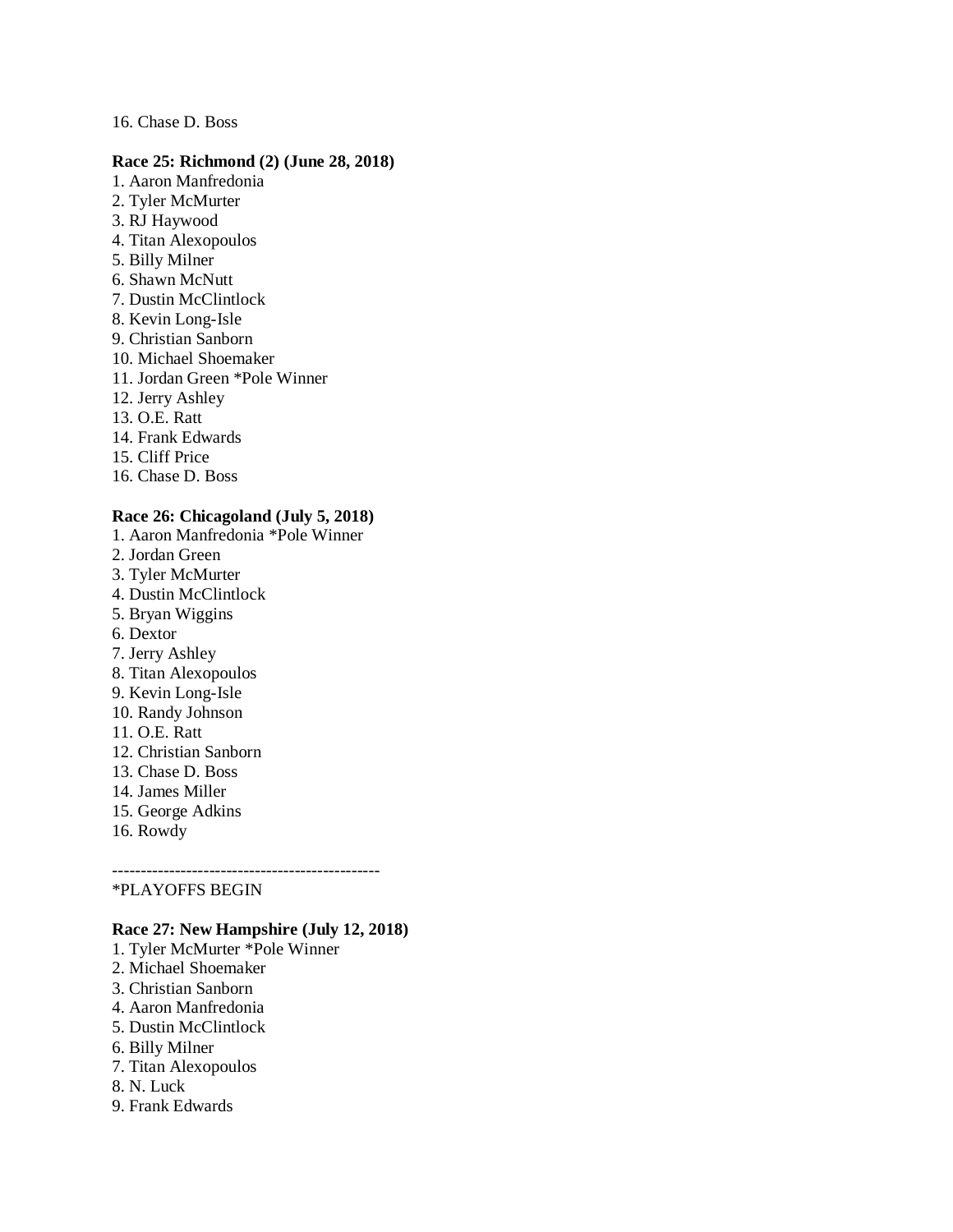10. Jerry Ashley 11. Kevin Long-Isle 12. Randy Johnson 13. James Miller 14. Cliff Price 15. Shawn McNutt 16. O.E. Ratt 17. Ty Bond 18. C. Rock

#### **Race 28: Dover (2) (July 19, 2018)**

- 1. Tyler McMurter
- 2. Jordan Green \*Pole winner
- 3. Michael Shoemaker Rere
- 4. Aaron Manfredonia
- 5. Dustin McClintlock
- 6. Ty Bond
- 7. Frank Edwards
- 8. Jerry Ashley
- 9. Kevin Long-Isle
- 10. O.E. Ratt
- 11. Caleb Lopez
- 12. Daniel Harmon
- 13. RJ Haywood
- 14. Dextor
- 15. Titan Alexopoulos
- 16. Shawn McNutt

#### **Race 29: Charlotte (day) (July 26, 2018)**

- 1. Tyler McMurter
- 2. Jordan Green
- 3. Dustin McClintlock
- 4. Shawn McNutt
- 5. Bryan Wiggins
- 6. RJ Haywood
- 7. Jerry Ashley
- 8. Rush Downing
- 9. Frank Edwards
- 10. Billy Milner
- 11. Kevin Long-Isle
- 12. Caleb Lopez
- 13. O.E. Ratt
- 14. Michael Shoemaker Rere
- 15. Christian Sanborn
- 16. Aaron Manfredonia \*Pole Winner \*DQ \*-No pts

# **Race 30: Kansas (2) (Aug 2, 2018)**

- 1. Caleb Lopez
- 2. Shawn McNutt
- 3. Dustin McClintlock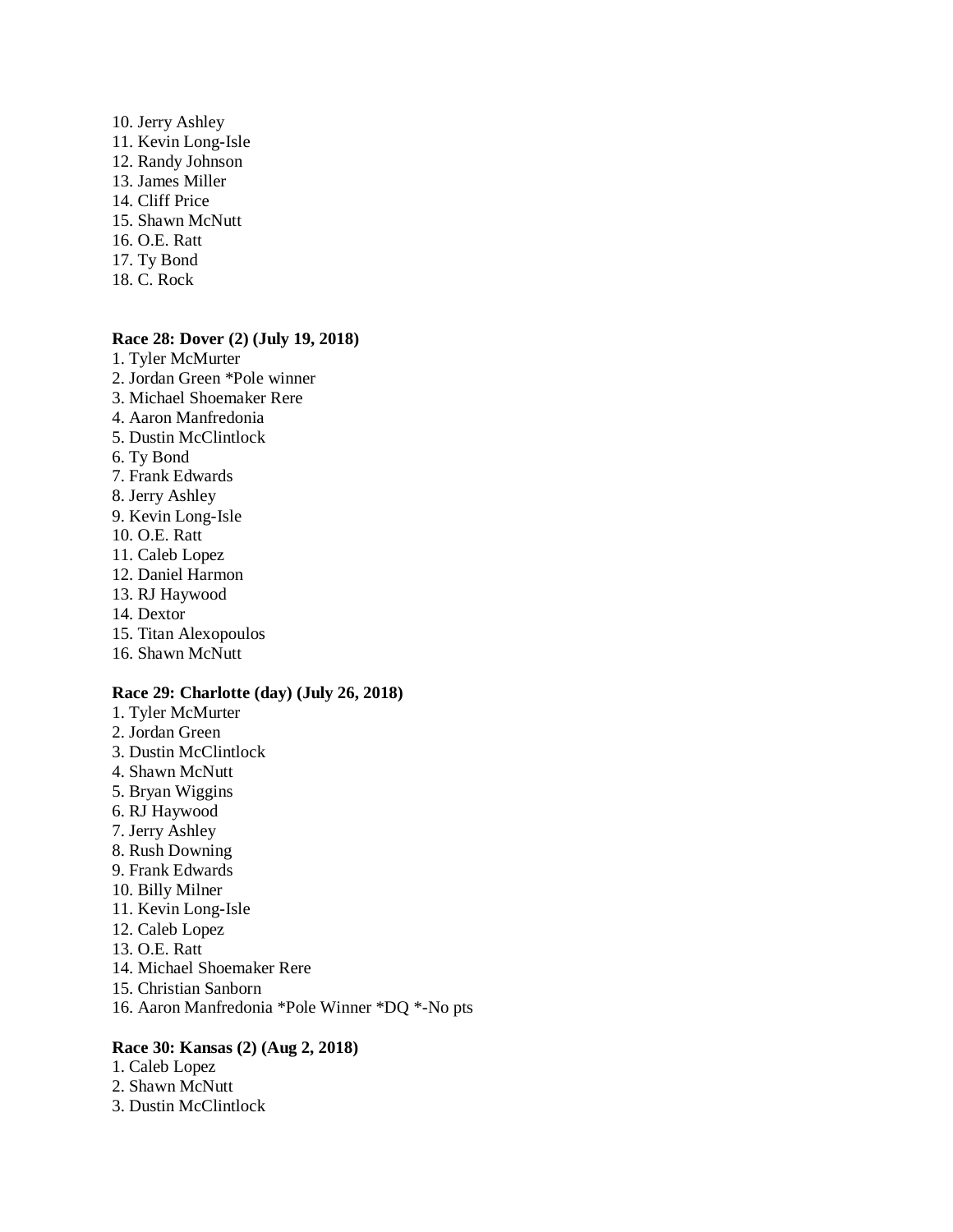4. Tyler McMurter 5. Daniel Harmon 6. Jerry Ashley 7. Jordan Green 8. Titan Alexopoulos 9. Aaron Manfredonia 10. Frank Edwards 11. Michael Shoemaker Rere 12. James Miller \*Pole Winner 13. Kevin Long-Isle 14. RJ Haywood 15. Bryan Wiggins 16. Billy Milner \*DQ \*-No pts

# **Race 31: Martinsville (2) (Aug 9, 2018)**

- 1. Tyler McMurter
- 2. Billy Milner
- 3. Dustin McClintlock
- 4. Cliff Price
- 5. Titan Alexopoulos
- 6. Michael Shoemaker Rere
- 7. Aaron Manfredonia \*Pole Winner
- 8. Daniel Harmon
- 9. Kaitlyn Lohr
- 10. Frank Edwards
- 11. Kevin Long-Isle
- 12. Jerry Ashley
- 13. RJ Haywood
- 14. Jordan Green
- 15. O.E. Ratt
- 16. Christian Sanborn

# **Race 32: Texas (day)**

- 1. Tyler McMurter
- 2. Jordan Green \*Pole Winner
- 3. Caleb Lopez
- 4. Michael Shoemaker Rere
- 5. Kaitlyn Lohr
- 6. Titan Alexopoulos
- 7. Bryan Wiggins
- 8. Frank Edwards
- 9. Aaron Manfredonia
- 10. Dustin McClintlock
- 11. Jerry Ashley
- 12. Cliff Price
- 13. Billy Milner
- 14. Ty Bond
- 15. O.E. Ratt

# **Race 33: Phoenix (2)**

1. Jordan Green \*Pole Winner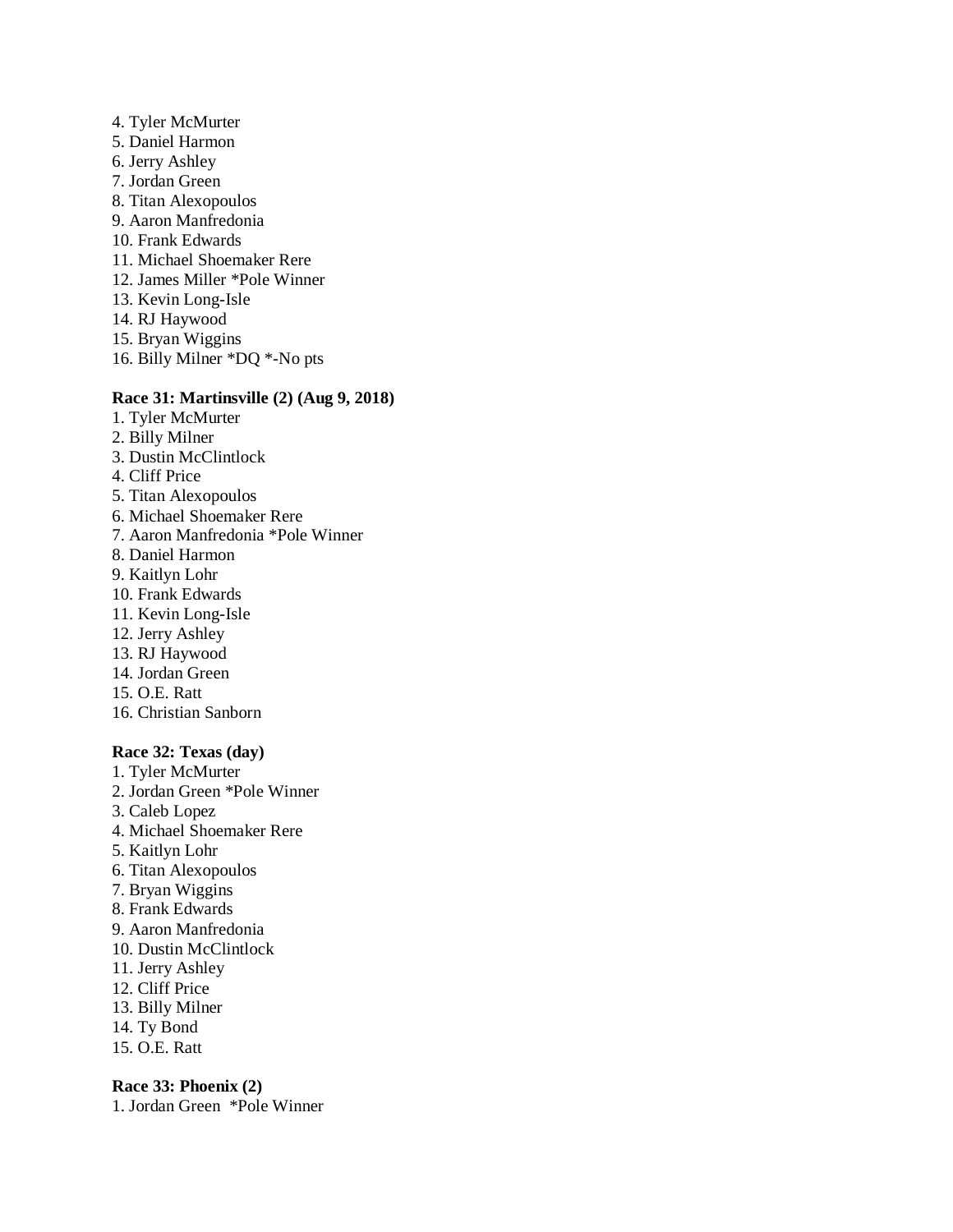- 2. Daniel Harmon 3. Tyler McMurter 4. Billy Milner 5. Dustin McClintlock 6. Caleb Lopez 7. Aaron Manfredonia 8. Frank Edwards 9. Titan Alexopoulos
- 10. Michael Shoemaker Rere
- 11. Kaitlyn Lohr
- 12. O.E. Ratt
- 13. Shawn McNutt

# **Race 34: Talladega (2)**

- 1. Michael Shoemaker Rere
- 2. Daniel Harmon \*Pole Winner
- 3. Dustin McClintlock
- 4. RJ Haywood
- 5. Titan Alexopoulos
- 6. Kaitlyn Lohr
- 7. Tyler McMurter
- 8. Aaron Manfredonia
- 9. Jerry Ashley
- 10. Billy Ray Thompson
- 11. Jordan Green
- 12. Cody Vaughn
- 13. O.E. Ratt
- 14. Chase D. Boss
- 15. Dextor

# **Race 35: Atlanta (day)**

- 1. Caleb Lopez
- 2. Randy Johnson
- 3. Dustin McClintlock
- 4. Tyler McMurter \*Pole Winner
- 5. Jerry Ashley
- 6. Daniel Harmon
- 7. Kaitlyn Lohr
- 8. Michael Shoemaker Rere
- 9. Jeffrey Robinson Jr.
- 10. Jordan Green
- 11. Titan Alexopoulos
- 12. RJ Haywood
- 13. Frank Edwards
- 14. Aaron Manfredonia
- 15. O.E. Ratt
- 16. Cliff Price

# **Race 36: Homestead-Miami**

1. Tyler McMurter

2. Jordan Green \*Pole Winner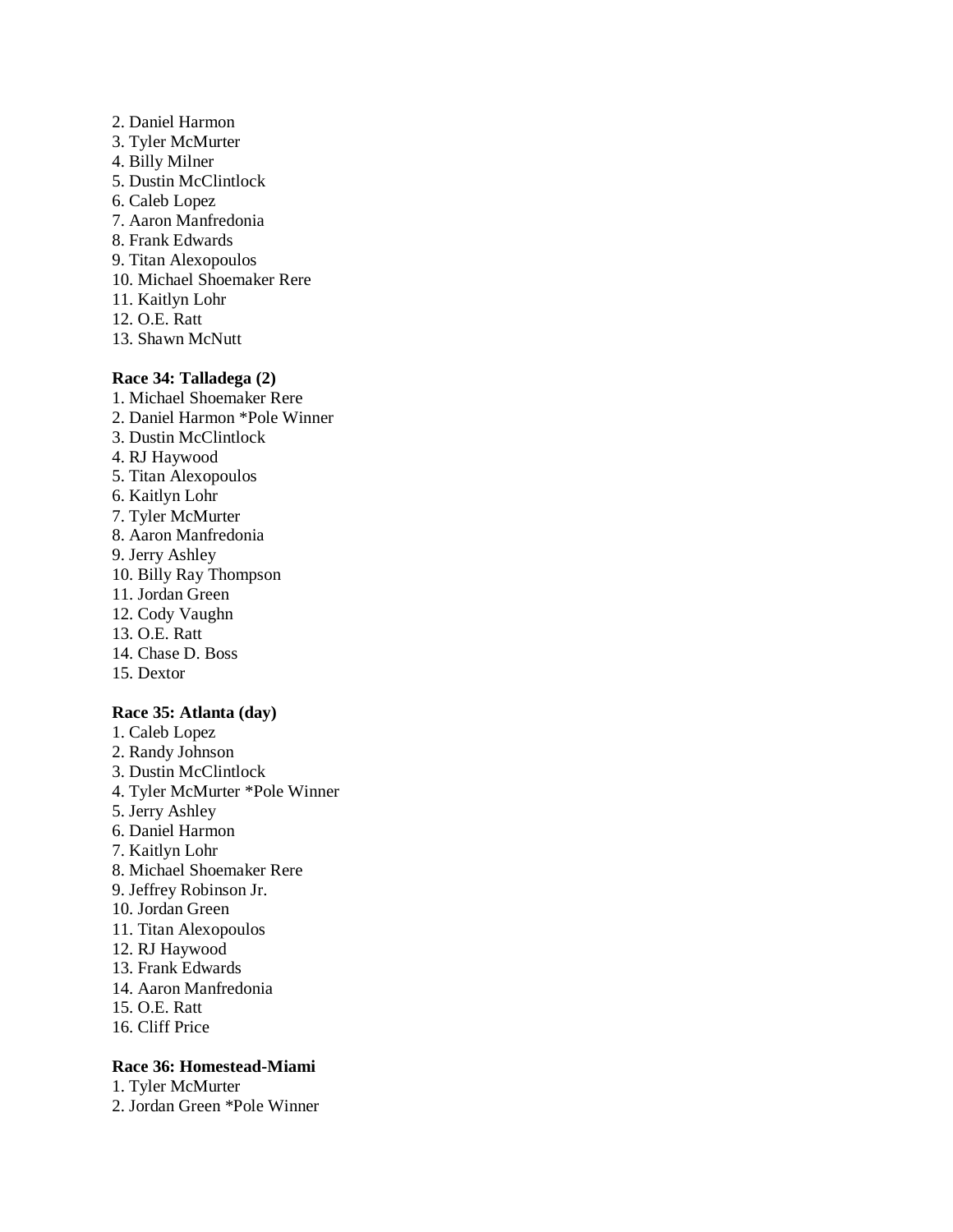3. Caleb Lopez 4. Billy Ray Thompson 5. Frank Edwards 6. Michael Shoemaker Rere 7. Kaitlyn Lohr 8. RJ Haywood 9. Aaron Manfredonia 10. O.E. Ratt 11. Dextor 12. Cliff Price

# **2018 NOSSCAR Milner Cup Series Final Points Standings**

1. Tyler McMurter: 4,025 \*8 wins 2. Jordan Green: 4,024 \*3 wins 3. Michael Shoemaker Rere: 4,016 \*1 win 4. Dustin McClintlock: 4,000 ------------------------------------ 5. Titan Alexopoulos: 3,046 \*1 win 6. Aaron Manfredonia: 3,042 \*3 wins 7. Frank Edwards: 3,040 8. Jerry Ashley: 3,032 9. RJ Haywood: 2,061 10. Billy Milner: 2,050 11. Kevin Long-Isle: 2,022 12. N. Luck: 2,000 13. Daniel Harmon: 1,109 \*1 win 14. Cliff Price: 1,052 15. Dextor: 1,015 16. Chase D. Boss: 1,011 \*1 win ------------------------------------ 17. Bradley Shores: 392 \*10 wins 18. Caleb Lopez: 266 \*2 wins 19. Kaitlyn Lohr: 263 20. O.E. Ratt: 177 21. Tyler Hundt: 173 \*3 wins 22. Tre Holmes: 172 \*2 wins 23. Jonny Taylor: 137 \*1 win 24. Shawn McNutt: 135 25. Kodiak: 128 26. Eric Killian: 108 27. Y. Doneson: 93 28. Randy Johnson: 81 29. Christian Sanborn: 81 30. Bryan Wiggins: 81 31. Ken Wirebaugh: 76 32. Rush Downing: 75 33. Joe Hartupee: 70